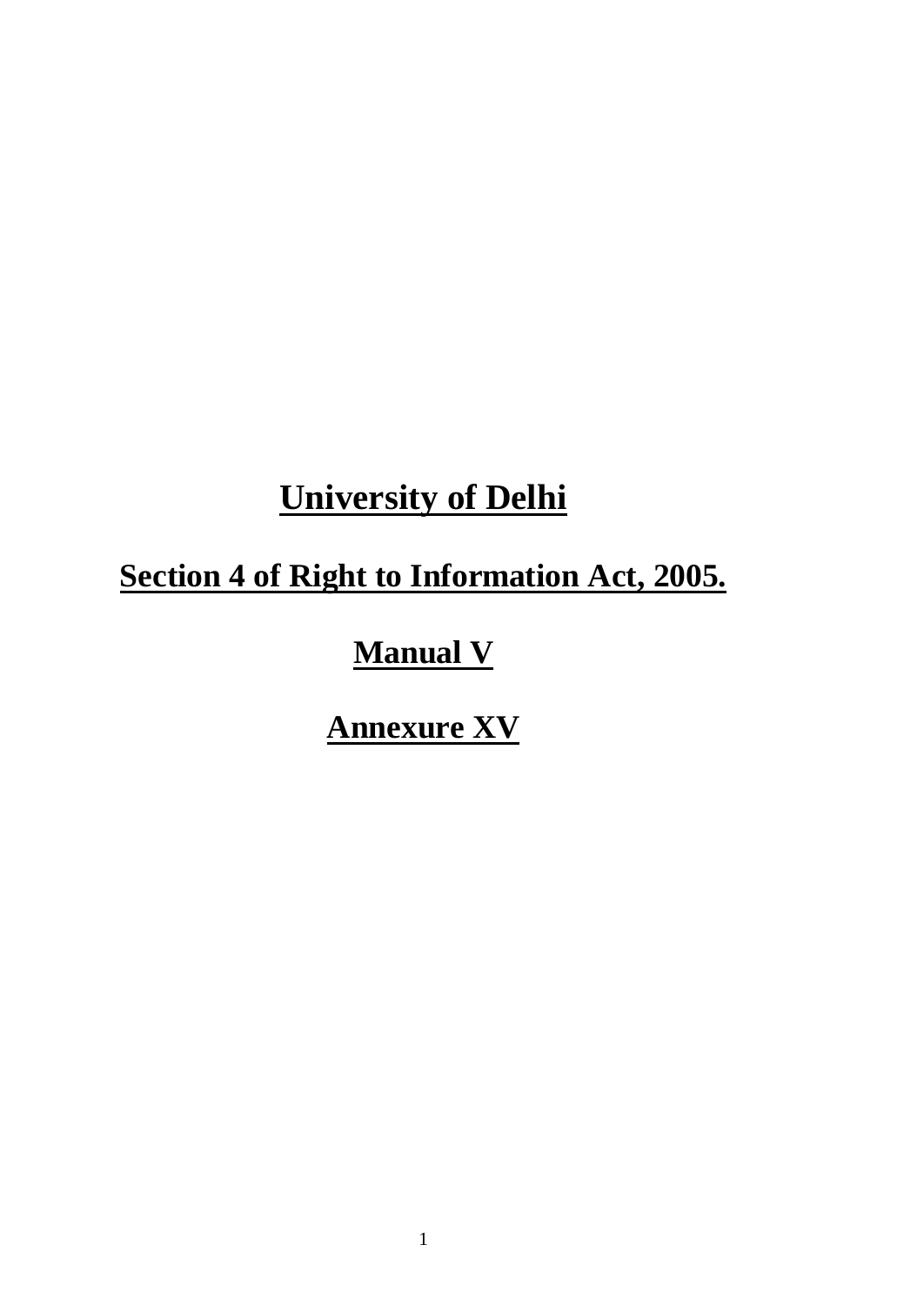# **Work performed by the Establishment Sections**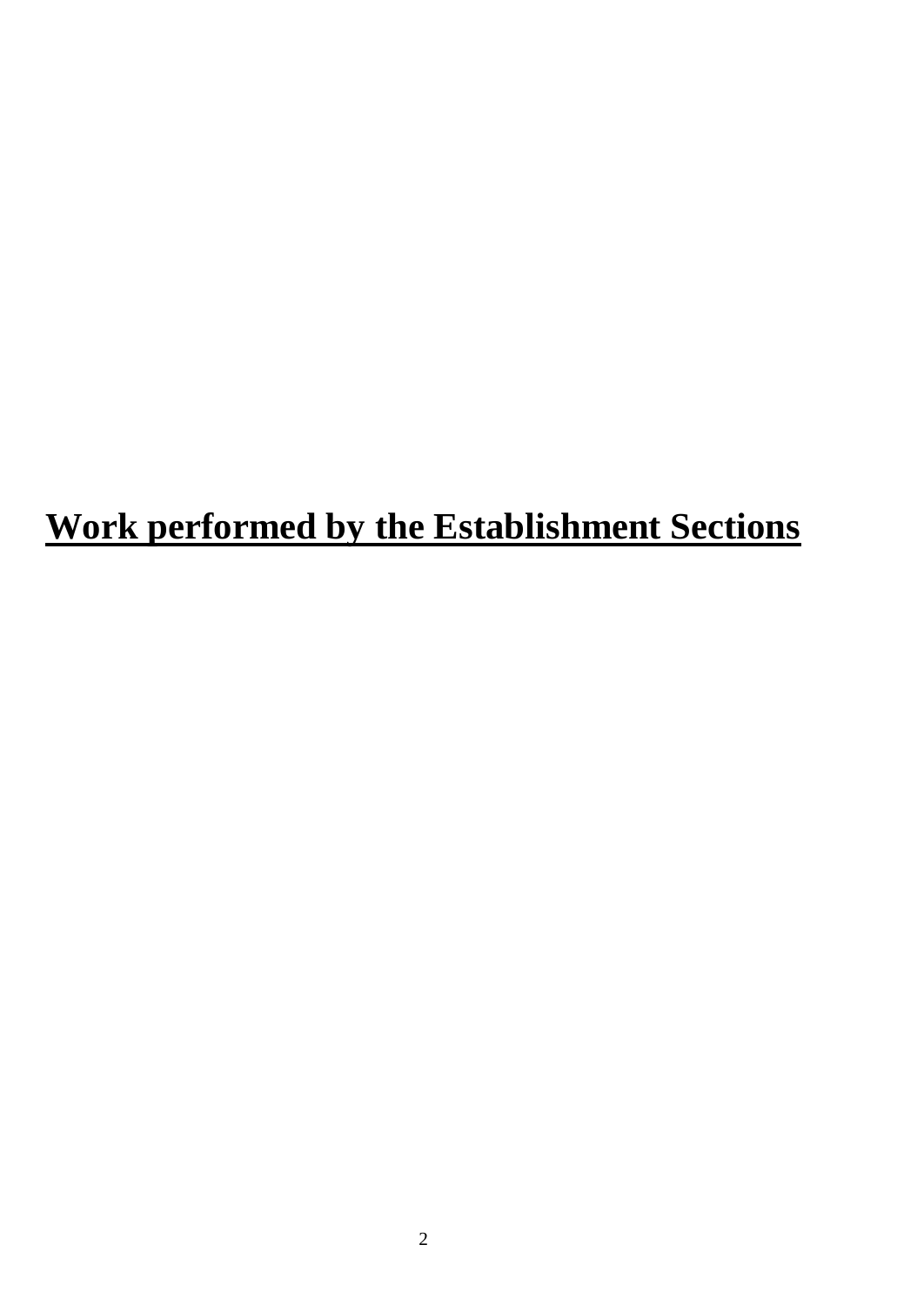### **Establishment I**

- 1. Preparation of salary bills of staff other than Group A staff of central office viz. offices in new administrative block, offices in Vice Regal Lodge, examination, office of the Dean Students Welfare etc.
- 2. Maintenance of leave records and leave related matters of all the non-teaching staff posted in the central office.
- 3. Preparation of service particulars of all non-teaching staff such as Deputy Registrar, Assistant Registrar, Section Officer, Senior Assistant prior to superannuation for the purpose of disbursal of pension except teaching staff and non teaching staff dealt with by Establishment II(ii) and Establishment III.
- 4. Settlement of encashment of earned leave of the staff posted in the central office.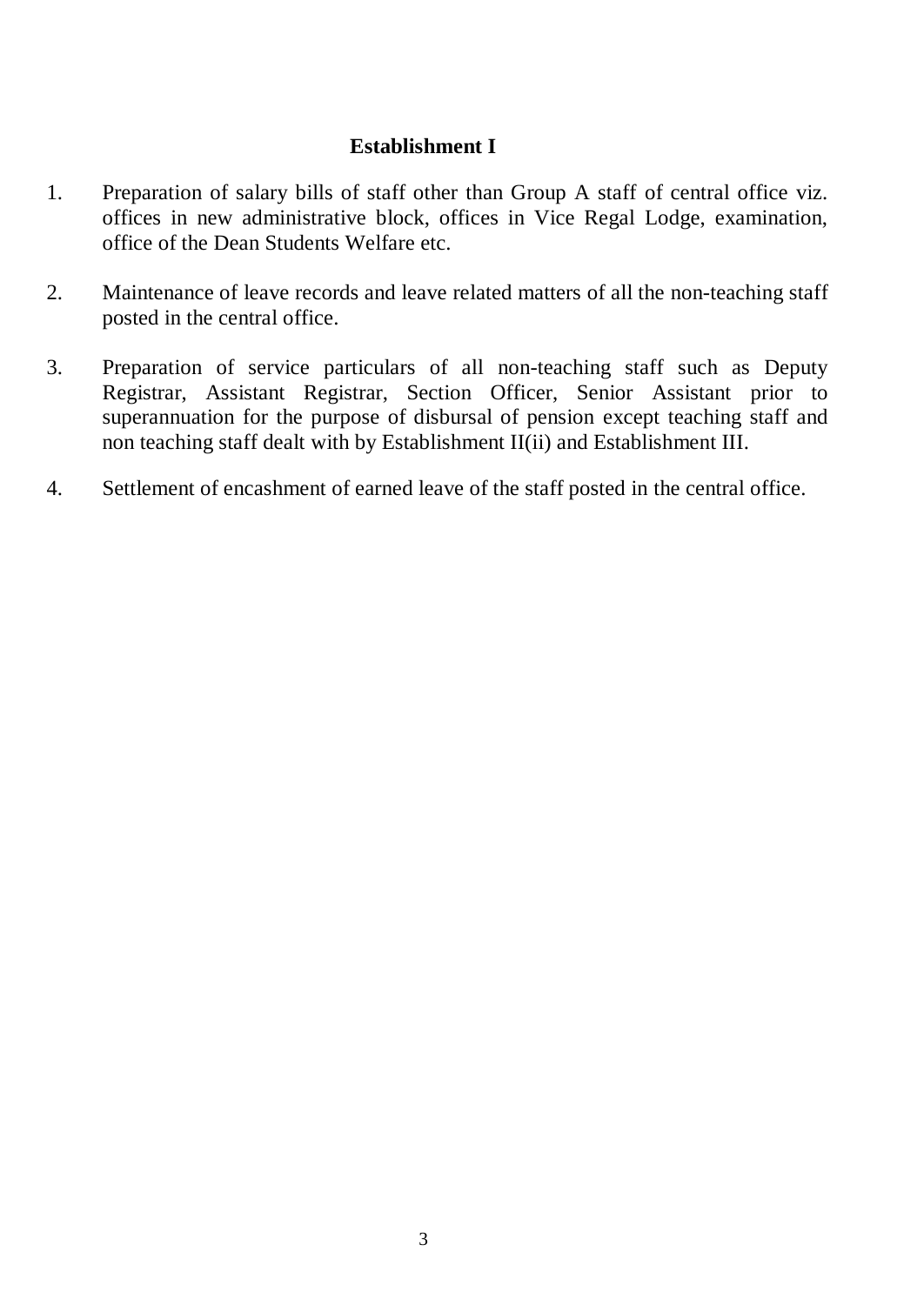### **Establishment II (i)**

- 1. Administrative matters of Group A, Group B and Group C non-teaching staff except those dealt with by Establishment II(ii) and Establishment III.
- 2. Administrative matters include cases relating to appointment, promotion, deputation, pay-fixation, seniority list, confirmation in service, maintenance of personal file and service books, maintenance of reservation roster, tenure appointments, study leave etc.
- 3. Election of central pool grievance committee (CPGC), correspondence with staff unions and central committee.
- 4. Matters relating to appointment of authorized medical attendants (AMA) and hospitals for medical attendance purposes etc.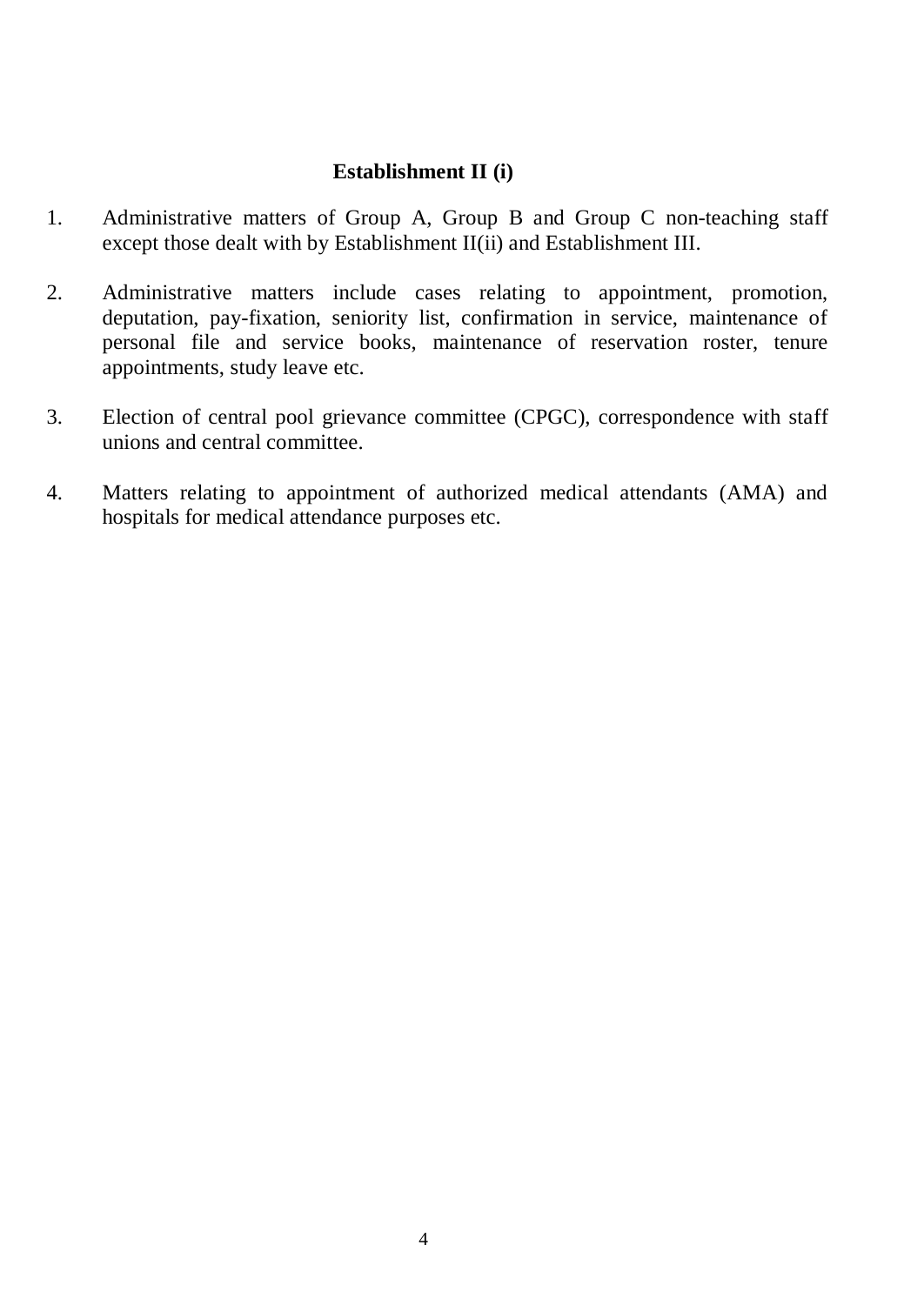## **Establishment II (ii)**

- 1. Administrative matters of Group D non-teaching staff except the one dealt with by Establishment III.
- 2. Administrative matters include cases relating to appointment, Promotion, pay-fixation, seniority list, confirmation in service, maintenance of personal file and service books, maintenance of reservation roster, tenure appointments etc.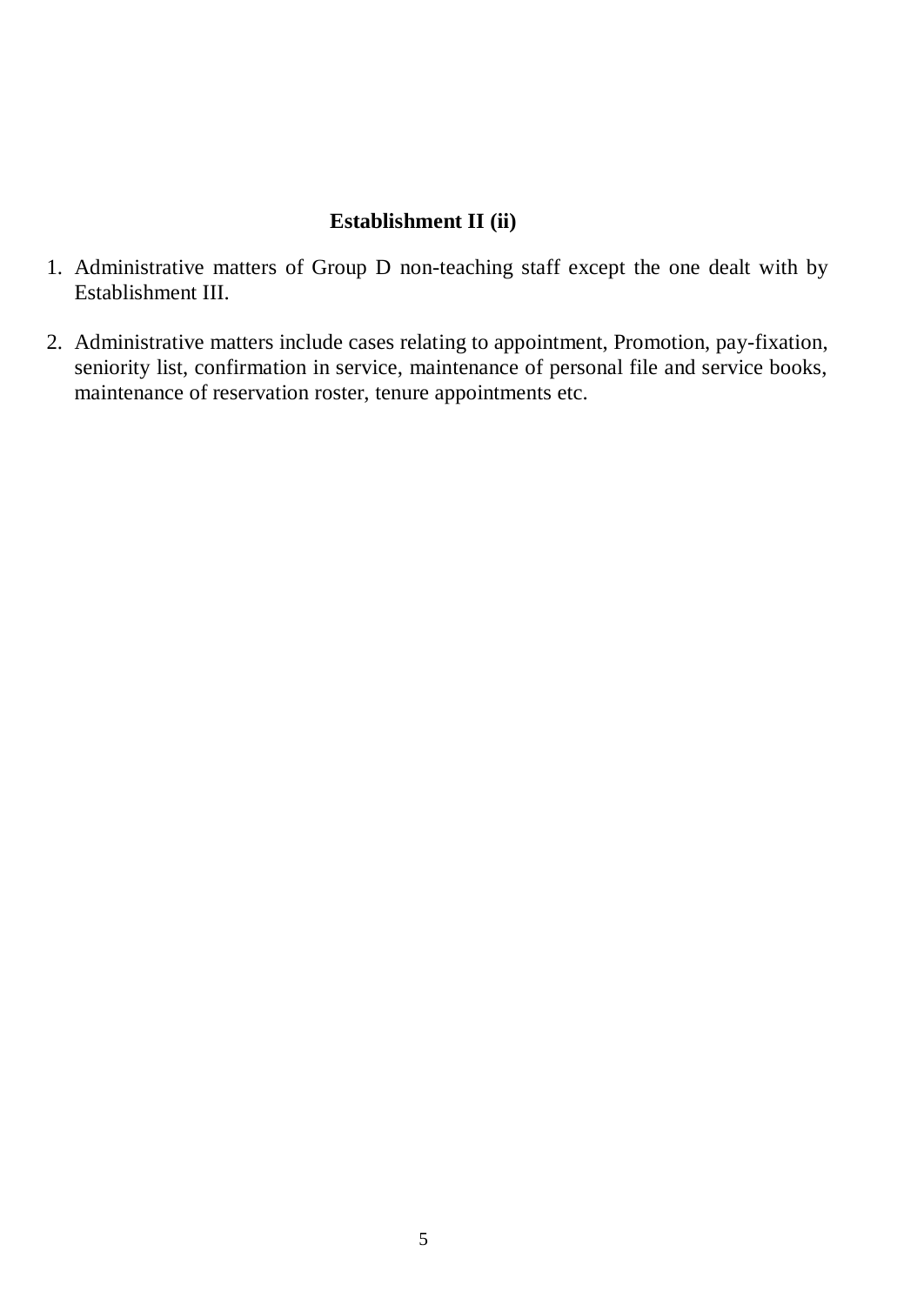### **Establishment III**

- 1 Administrative matters of non-teaching staff except the one dealt with by Establishment II(i) and Establishment II(ii) such as laboratory staff, library staff, Engineering office staff etc.
- 2 Administrative matters include cases relating to appointment, promotion, deputation, pay-fixation, seniority list, confirmation in service, maintenance of personal file and service books, maintenance of reservation roster, tenure appointments, study leave etc.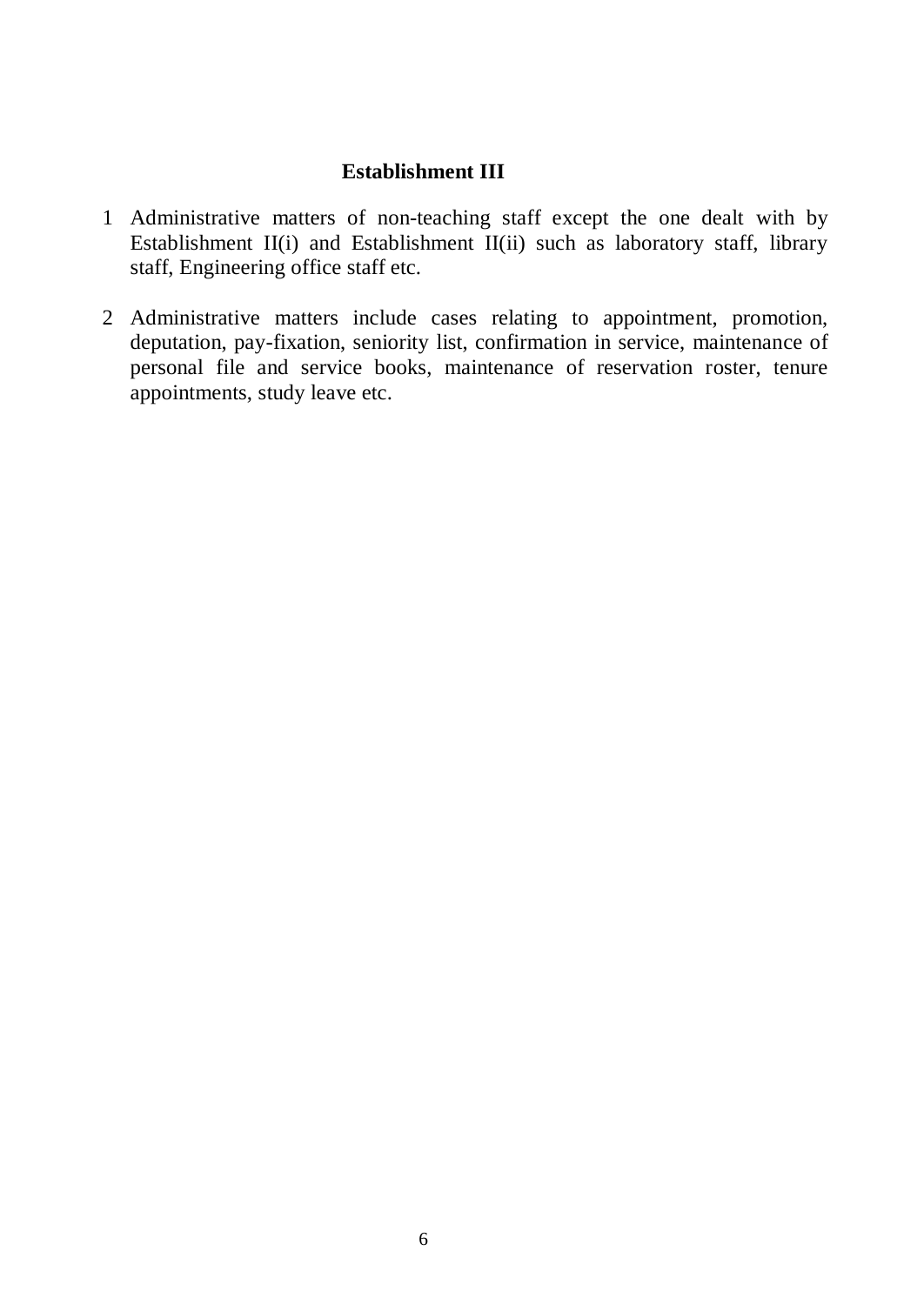### **Establishment IV**

- 1. Recruitment related matters of the teaching staff and non-teaching staff of the University.
- 2. Maintenance of reservation roster of all the teaching staff of the University departments.
- 3. Carrier advancements scheme (CAS)/merit promotion scheme (MPS) of the teaching staff of the University.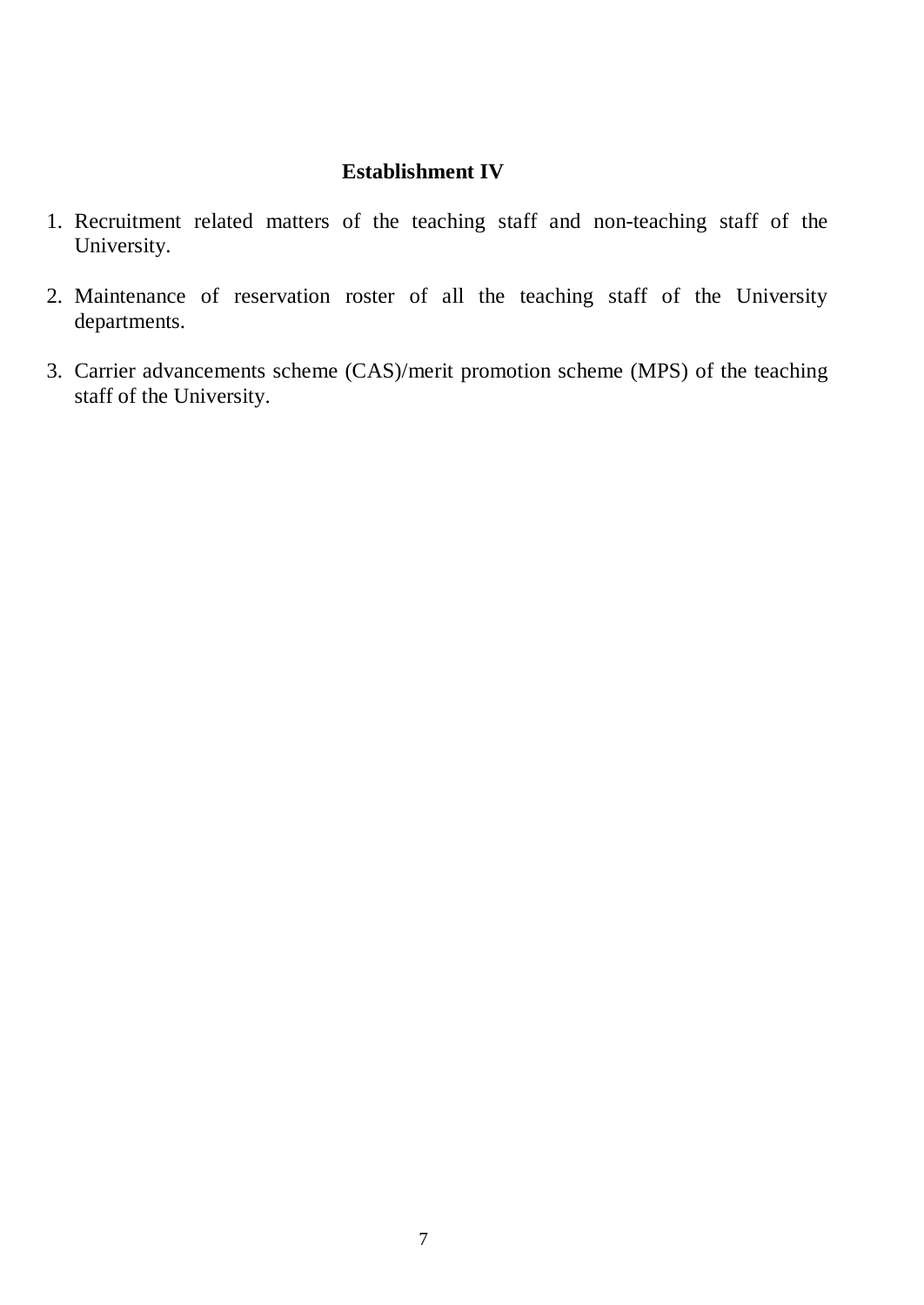### **Establishment V**

- 1 Administrative matters of teaching staff viz. Assistant Professors, Associate Professors and Professors of the University.
- 2 Administrative matters include cases relating to appointment, promotion, deputation, pay-fixation, seniority list, confirmation in service, maintenance of personal file and service books, tenure appointments, study leave, unassigned grants etc.

### Concerned departments dealt with by Establishment V

English, Hindi, Philosophy, Psychology, Buddhist Studies, Library Science, Linguistics, Chemistry, Zoology, Geology, Botany, Bio-chemistry, Genetics, Microbiology, P.M.B. Environmental Biology, CEMDE, CISMHE, SEB, IIC, MIL & LS, Sanskrit, ACBR, Arabic, Persian, Urdu, Computer Science, Punjabi, Mathematics, Statistics, Operational Research, Germanic & Romance Studies, Slavonic & Finno Ugrian Studies, Physics & Astrophysics, Biophysics, Education, Anthropology, Electronic Science (SDC).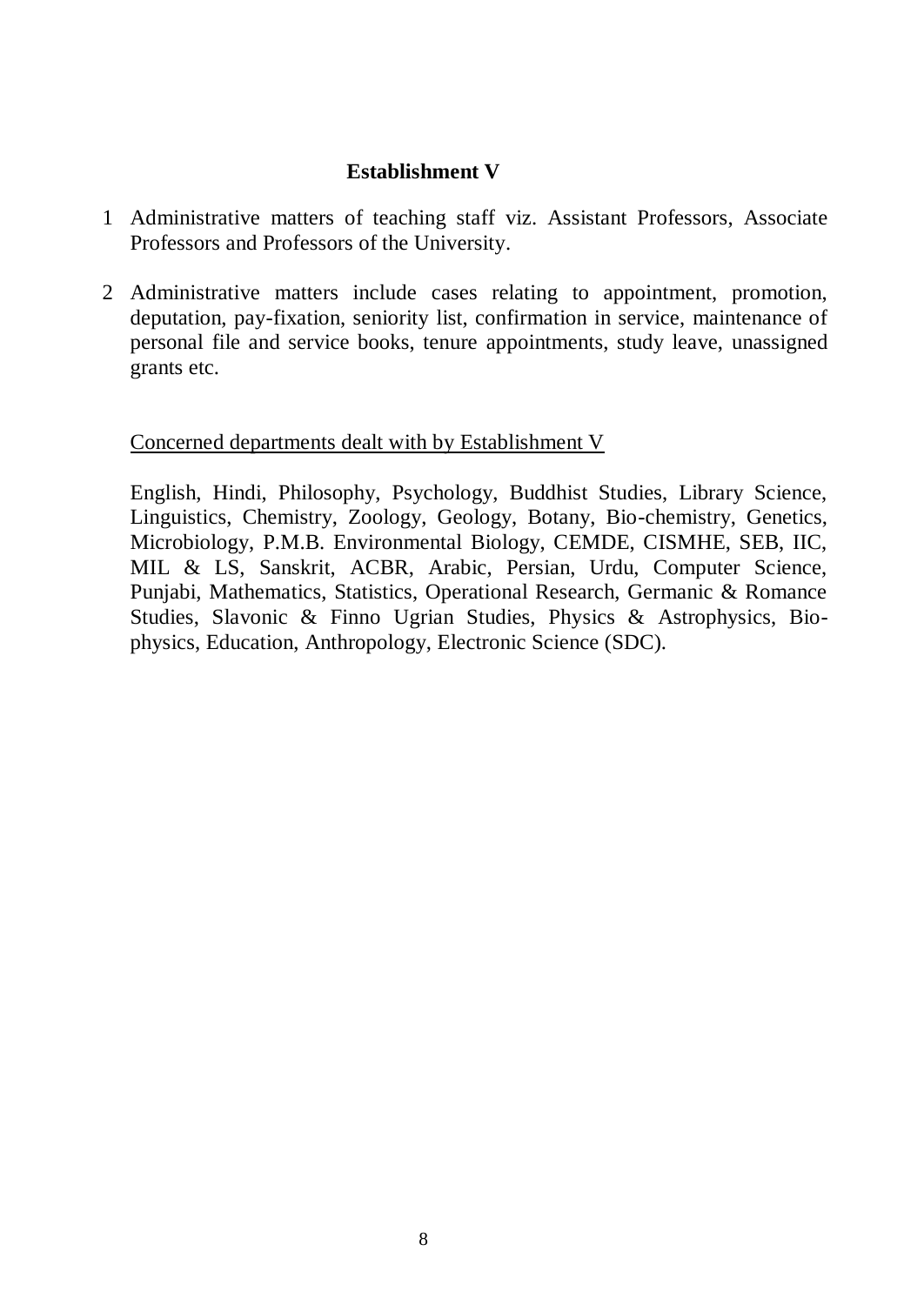## **Establishment VI**

- 1 Administrative matters of teaching staff viz. Assistant Professors, Associate Professors and Professors of the University.
- 2 Administrative matters include cases relating to appointment, promotion, deputation, pay-fixation, seniority list, confirmation in service, maintenance of personal file and service books, tenure appointments, study leave, unassigned grants etc.

### Concerned departments dealt with by Establishment VI

Campus Law Centre, Law Centre I, Law Centre II, History, Political Science, Geography, African Studies, Social Work, East Asian Studies, Adult Education, DCRC, Economic, Sociology, Commerce, Business Economics, Financial Studies, Music and Faculty of Management Studies.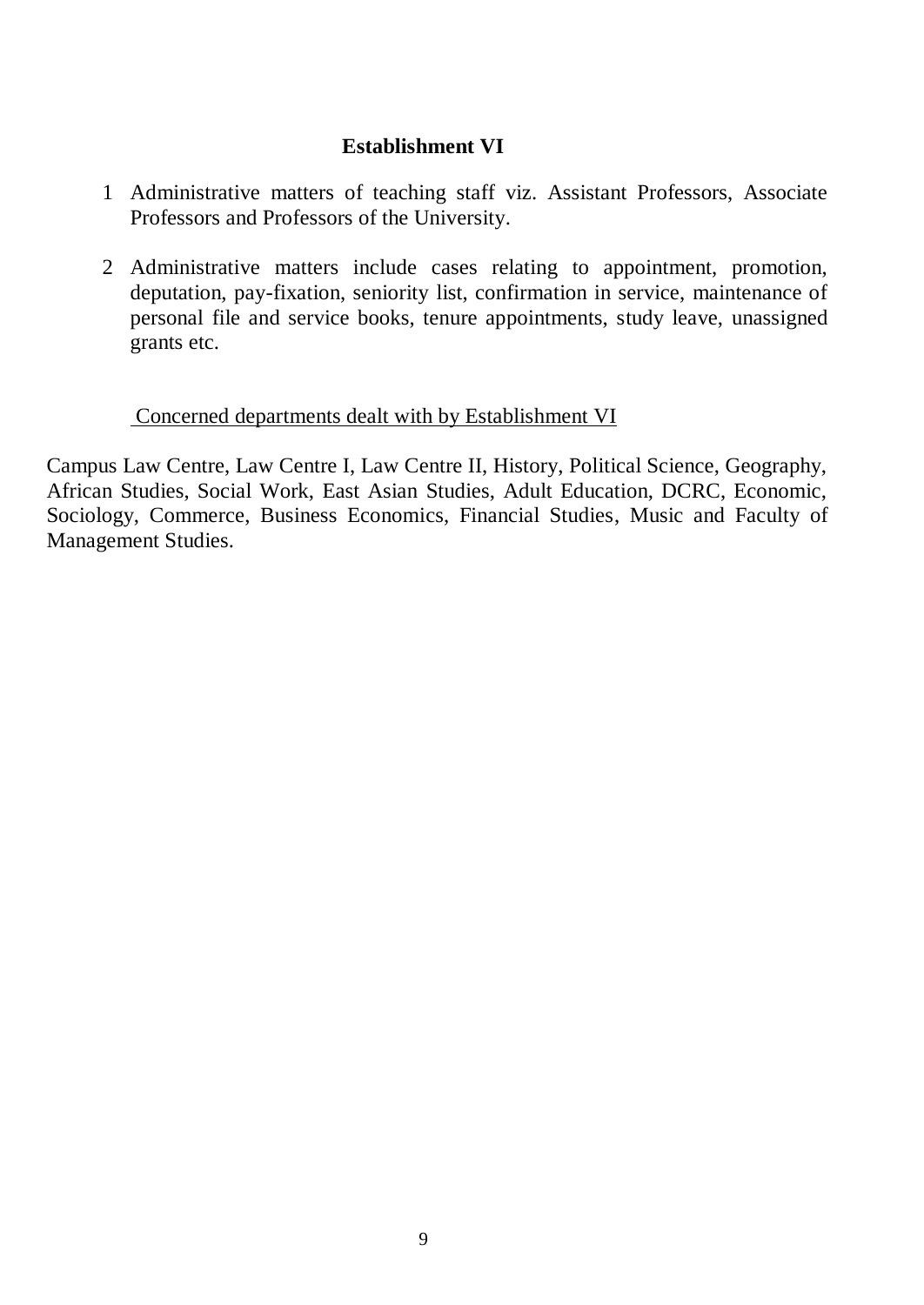## **C.R Section**

- 1. Confidential Reports, disciplinary cases of all the staff of the University.
- 2. Correspondence with other investigating agencies in disciplinary and vigilance related matters.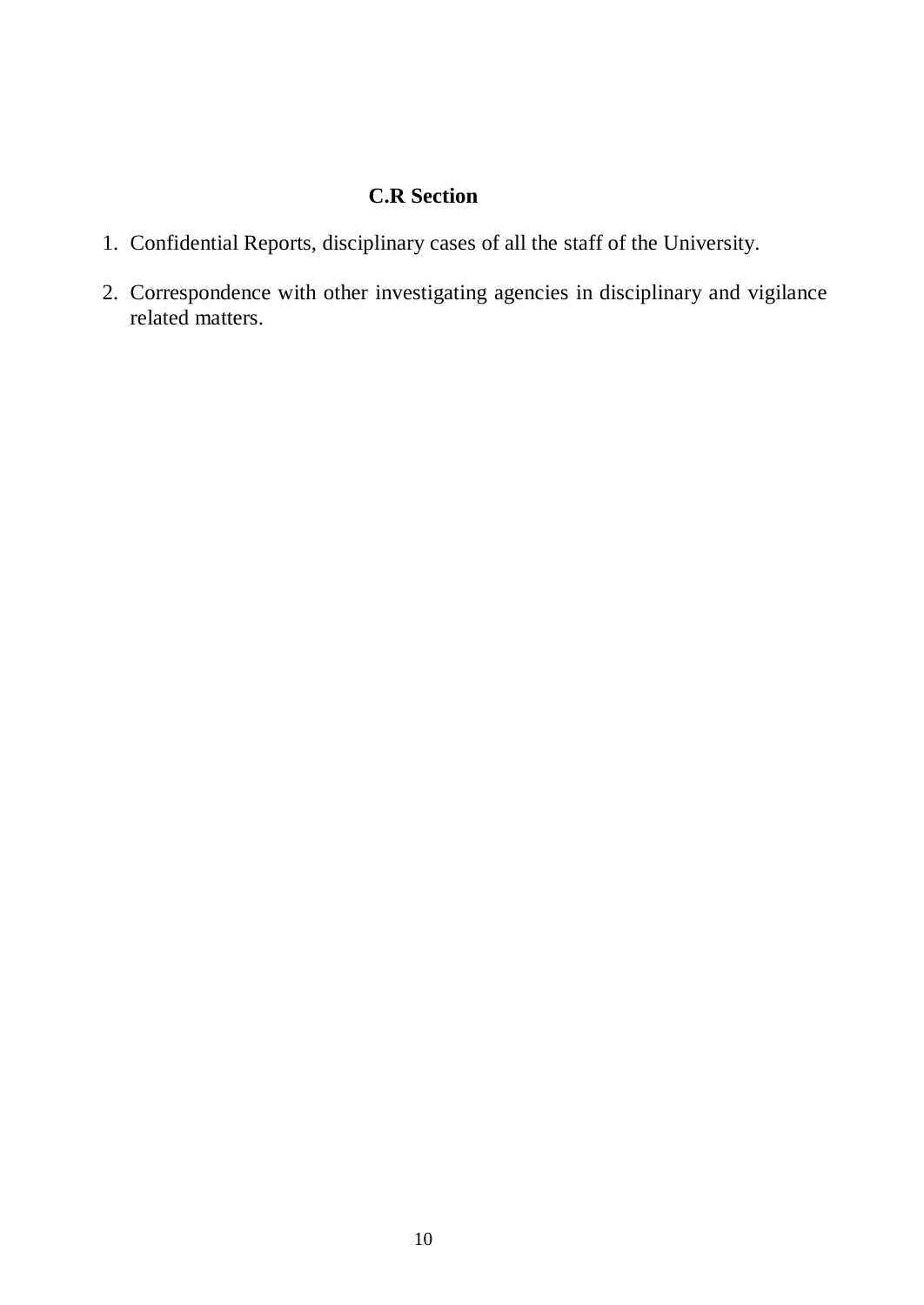# **Work performed by the Finance Sections**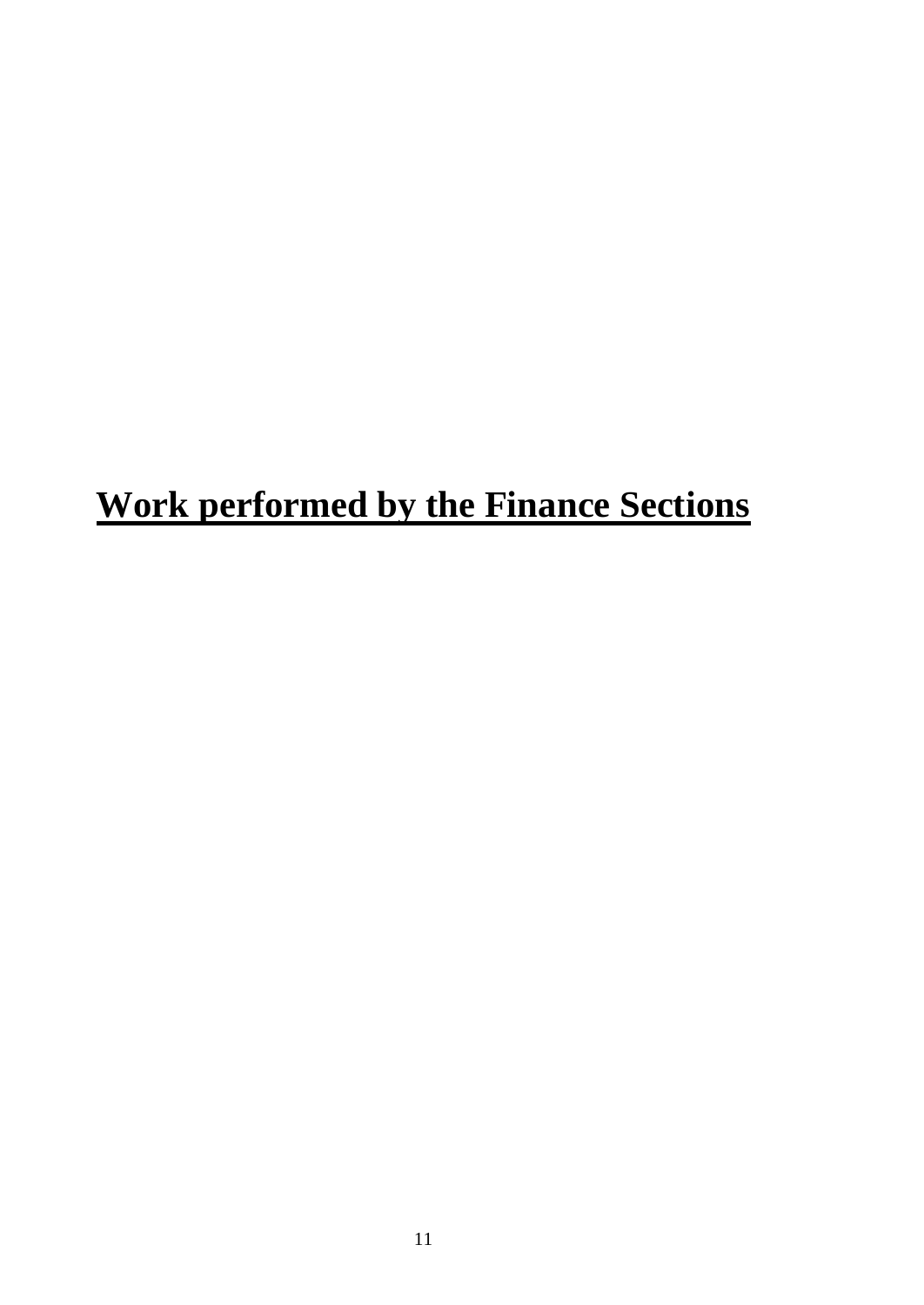#### **Finance I**

Preparation of salary bills of all Group A officers and teaching staff of the University and other attendant work including deduction of income tax at source.

#### **Finance II**

Preparation of salary bills of non teaching staff upto the level of Section Officer of the University and other attendant work including deduction of income tax at source.

#### **Finance III (i)**

Various research projects which are sanctioned by various funding agencies such as DST, DBT, UGC, CSIR, Ministry of Environment & Forests, Defence Research & Development Organization etc.

### **Finance III (ii)**

Seminars/workshops/conferences and minor research projects sanctioned by various funding agencies such as DST, DBT, UGC etc.

#### **Finance IV**

- 1.Preparation of Annual Financial estimates of the University.
- 2.Correspondence regarding budget with all University departments and University Grants Commission (UGC).

### **Finance V**

Preparation and issue of cheques and other appropriate financial instruments for payments.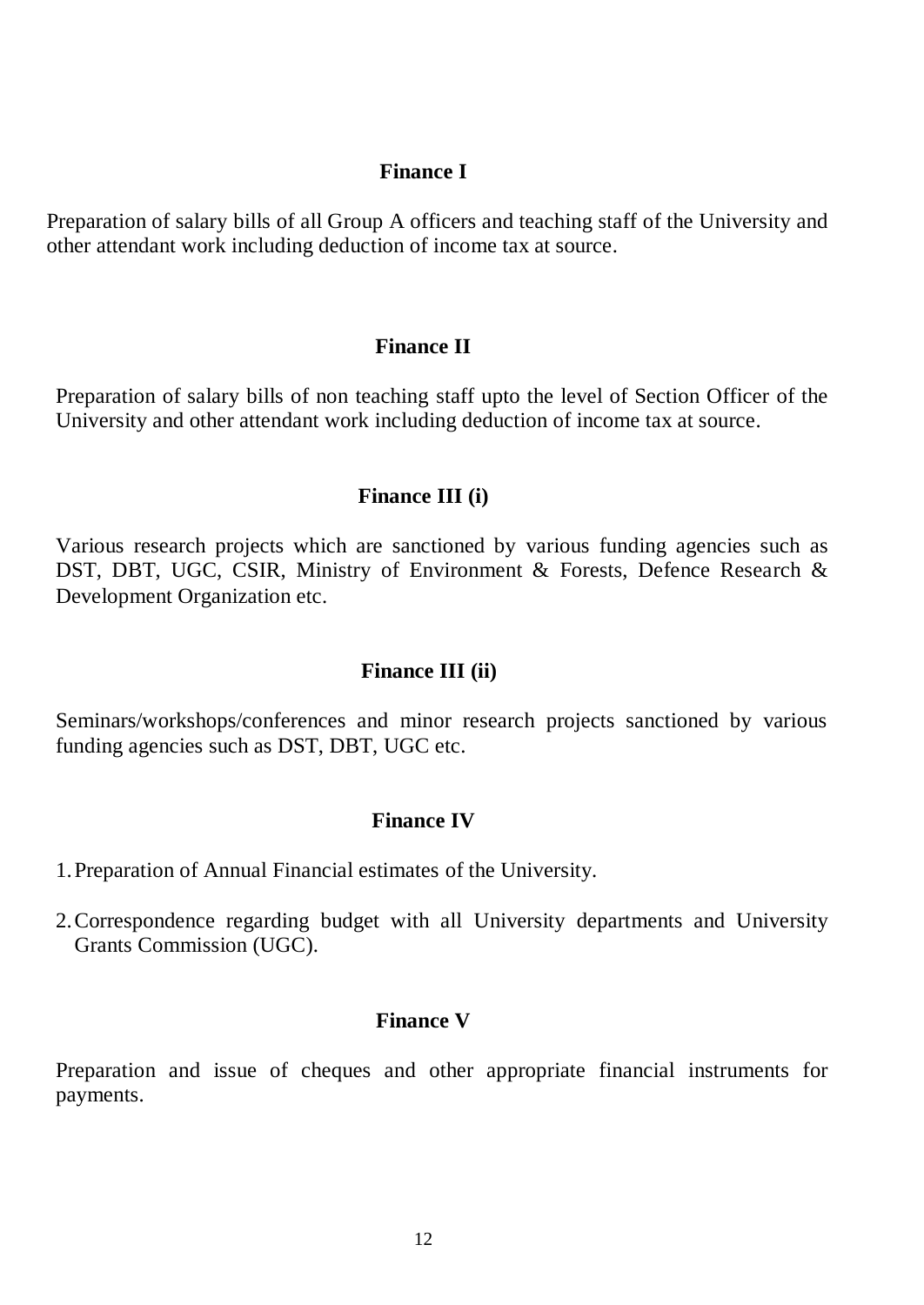### **Finance VI**

 Processing of payments related to various examinations conducted by the University.

#### **Finance VII**

Receipts and payment of cash through the cashier of the University.

### **Finance VIII**

Provident Fund related matters - general provident fund (GPF), contributory provident fund (CPF) and new pension scheme (NPS) of the University.

### **Finance IX**

 Deals with plan grant received from the funding agency i.e. University Grants Commission*,* work associated with the Engineering Office*.* 

### **Finance X**

1. Payment of various types of fellowships, scholarships etc. which includes junior research fellowship (JRF), senior research fellowship (SRF) of CSIR/UGC, non NET fellowships.

2. University teaching assistance (UTA) for all the departments.

### **Finance XI**

Compilation of the annual accounts of the University viz. balance sheet, income and expenditure account, receipt and payment account.

### **Finance XII**

1.Payment of bills where expenditure is charged from the budget head "other charges".

- 2.Process the claims for payment of overtime/honorarium.
- 3.Processes the payments under admission processing charges (APC) and additional resources generation fund (ARGF).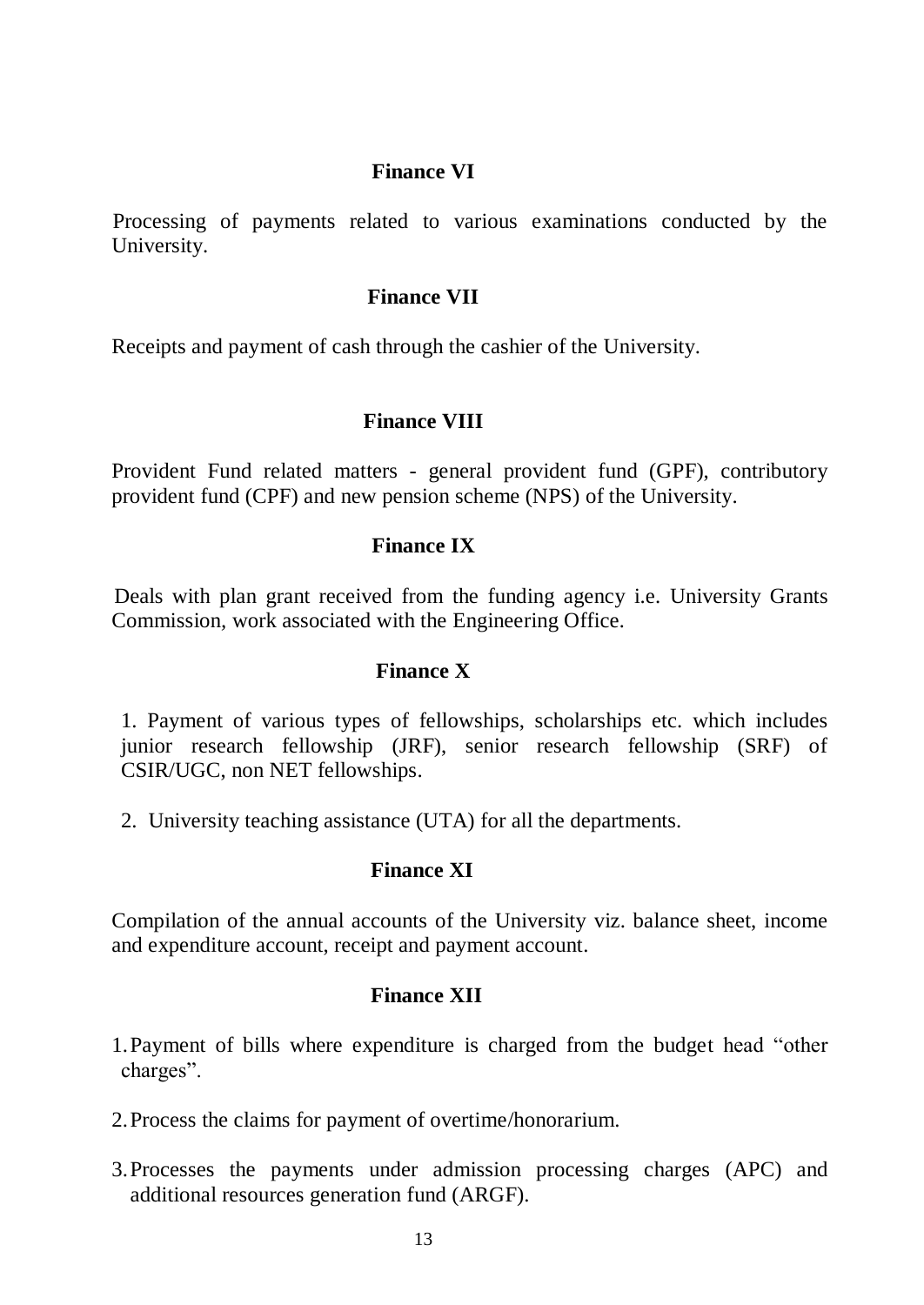## **Finance XIII**

Reimbursement of the medical claims of the employees, pensioners and family pensioners of the University which includes both reimbursement and direct payment to the hospitals, if required.

### **Finance XIV**

Reconciliation of non plan accounts of the University with the banks.

Refund of library security & caution money of science stream courses.

## **HBA/Conveyance Cell**

Sanction of interest bearing advances to the employees of the University such as House Building Advance*.* 

## **GIS Cell**

1. Group insurance scheme applicable to the employees of the University,

2. Maintenance of cash book & bank reconciliation of group insurance scheme.

3. Work related to Centre of Advanced Study (CAS), Special Assistance Programme (SAP) Assistance for Strengthening of Infrastructure in Humanities and Social Sciences (ASIHSS), Departmental Research Support (DRS) etc.

## **Pension Cell**

Work related to settlement/fixation disbursal of pension/family pension and related matters.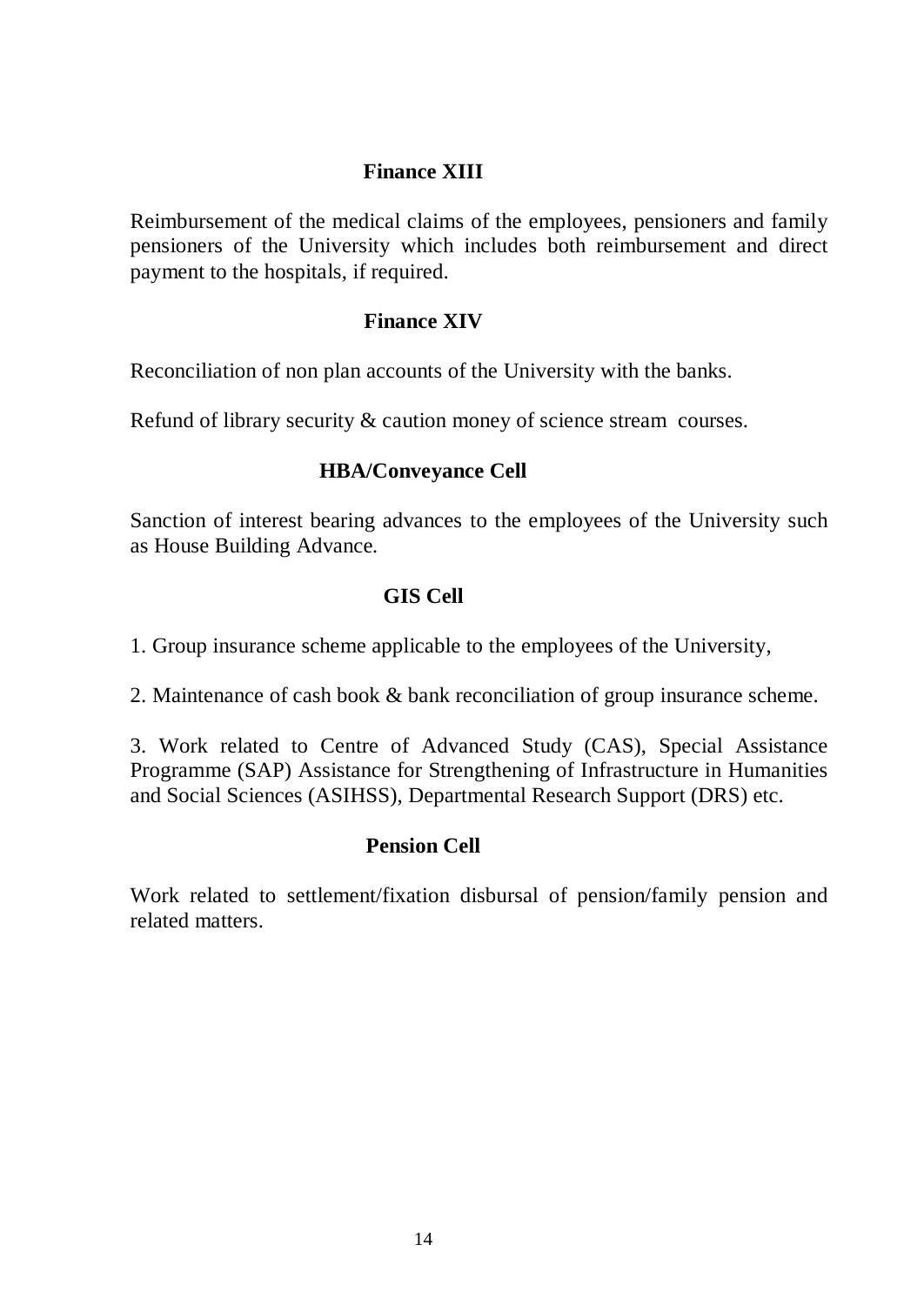# **Work performed by the Internal Audit**

## **Internal Audit I**

- 1. Audit of salary and other related claims of the University employees, both teaching and non teaching such as pay fixation.
- 2. Physical verification of stores of University Departments/Centres and that of sponsored projects.
- 3. Disposal of unserviceable/obsolete stores items through auction or otherwise.

## **Internal Audit II**

- 1. Audit of the bills for payment with respect to the financial transactions entered into by the University with the outside agencies including commercial vendors.
- 2. Audit of the personal claims related to pension, leave encashment, TA/LTC, GPF/CPF/NPS, honorarium/OTA etc.

## **Internal Audit III**

Internal Audit of halls/hostels, maintained Colleges/Institutions and other identified areas, co-ordination with statutory auditors, follow-up of Statutory Audit Reports and Audit Inspection Reports of the accounts of the University.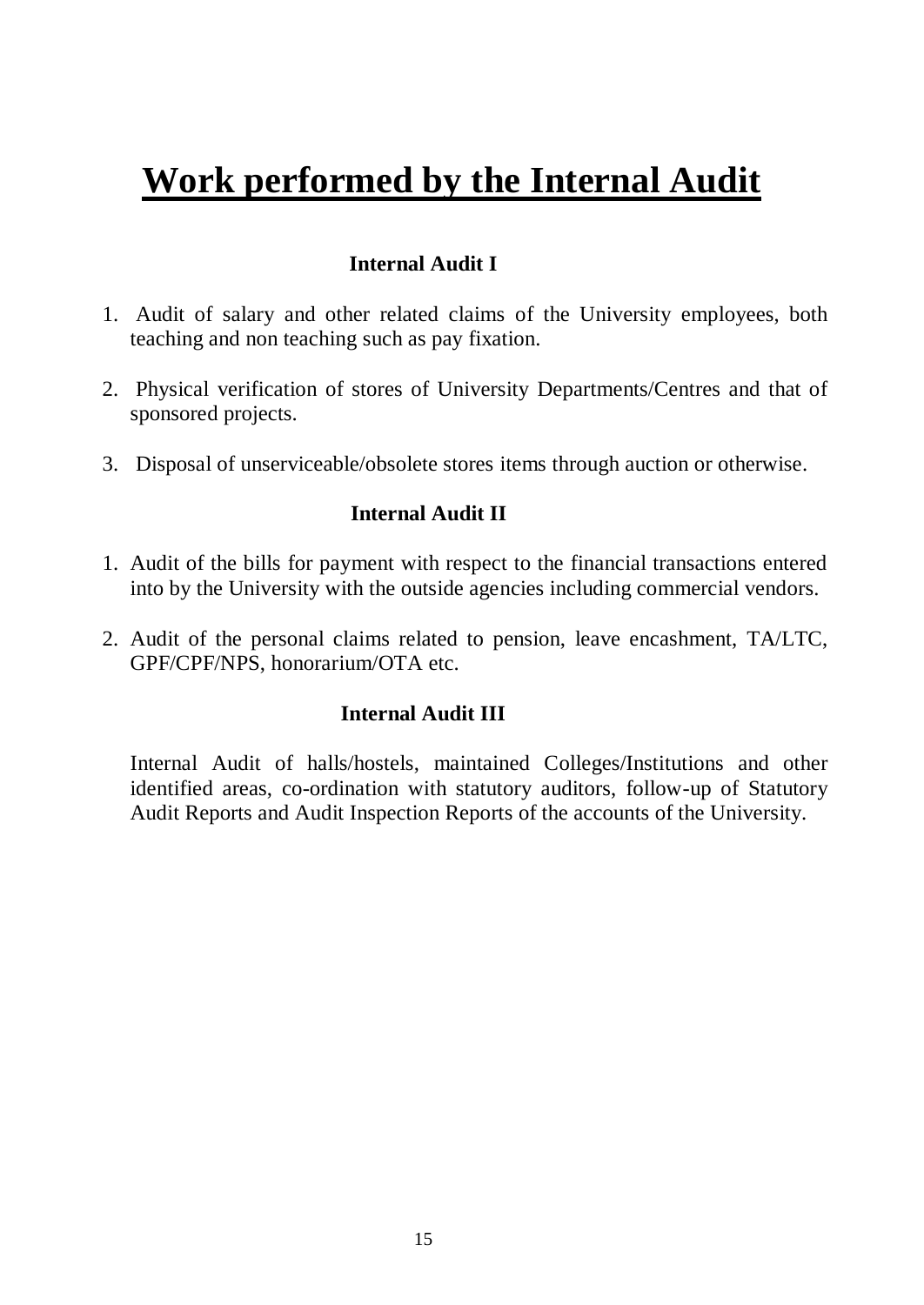## **Work Performed by the Planning Unit**

- 1. Financial planning of the University under the plan grant sanctioned by UGC from time to time.
- 2. Undertakes mid term review and final review of the plan grant.
- 3. Works in close coordination with the concerned finance branches which deal with the plan grants.
- 4. Assesses the requirement of plan fund in various areas of activity in the University keeping in mind the priorities, prepares the plan budget, allocates funds received under plan grants from the UGC and keeps statistical records of the related events to facilitate this process.
- 5. Grant for implementation of OBC reservation in Departments/Colleges of the University.
- 6. Special assistance programmes like Departmental Research Support (DRS), Department of Special Assistance (DSA), Centre of Advanced Study (CAS), Assistance for strengthening of Infrastructure in Humanities & Social Sciences (ASIHSS), Area study etc.
- 7. Statistical information on students enrolment in the Annual Report of the University. Also collects numeric data on University, College, Hostels etc.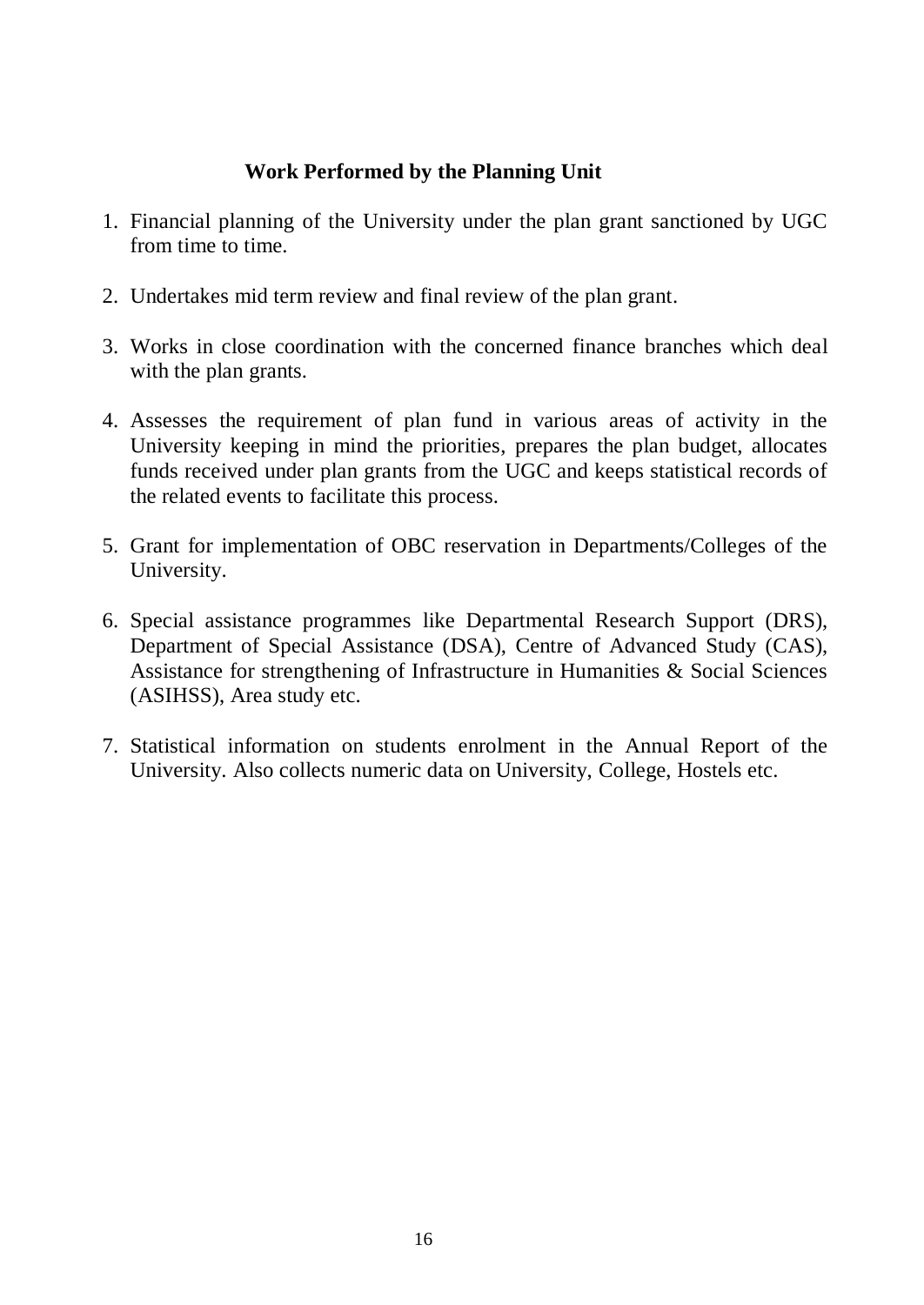## **Special Cell**

1. Centralized registration of SC/ST candidates for admission to under graduate courses.

2. Allotment of seats, verification of SC/ST certificates from the issuing authority and other related matters.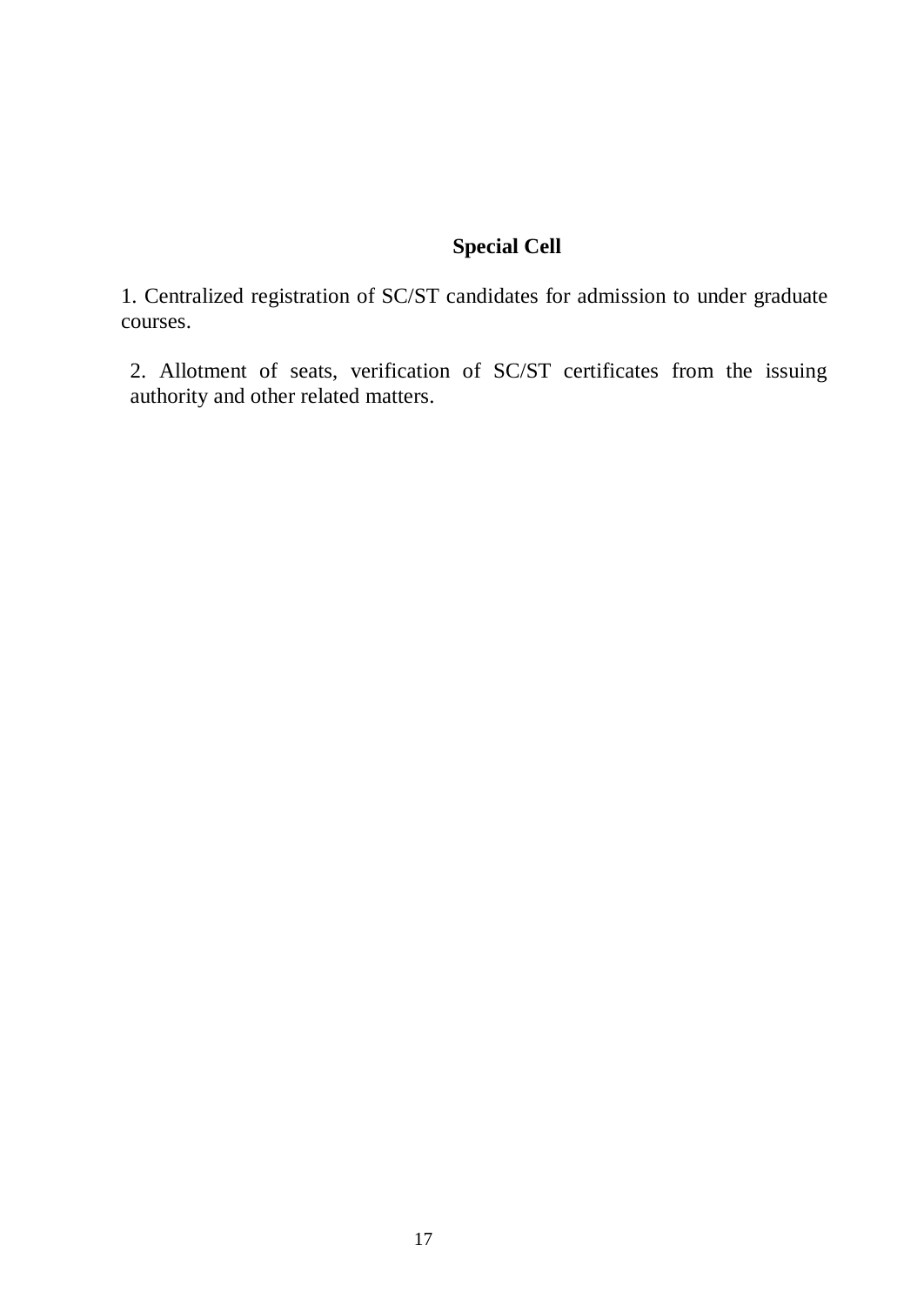### **Estate Section**

- 1. Management and maintenance of the estates of the University.
- 2. Allotment of accommodation to the employees of the University.
- 3. License fee, rent, rate and taxes related matters.
- 4. Security and Sanitary services for the University.
- 5. Proceedings before the Estate Officer under the Public Premises (Eviction of Unauthorized Occupants) Act, 1971.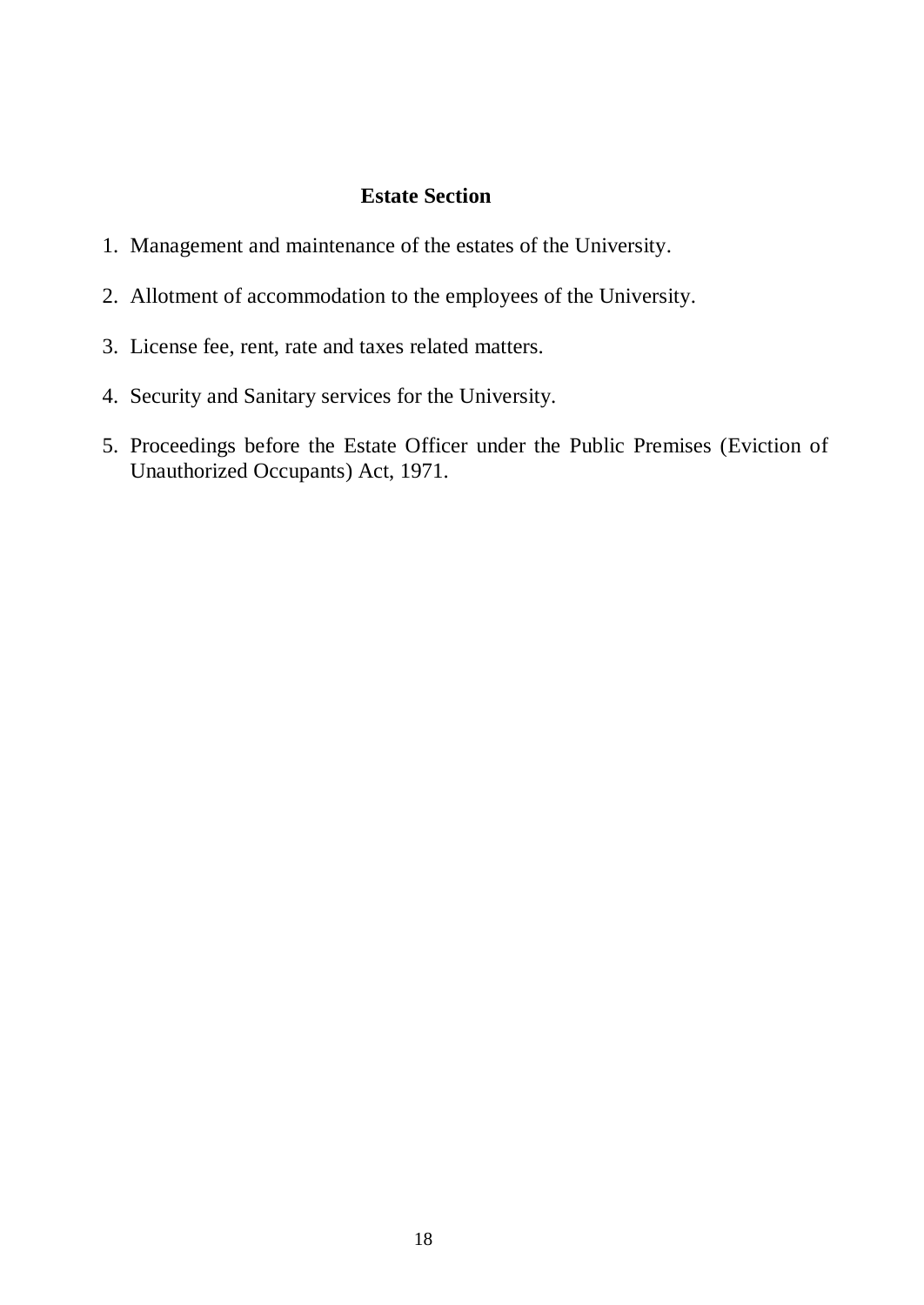### **General -I**

1. Diary of the receipt and despatch of the letters and other communications of the Central Office of the University.

### **General - II**

- 1. Procurement of goods and services for the University except those related to civil and electrical works which is dealt with by Engineering Office.
- 2. Academic calendar observed by the University.
- 3. Annual holidays observed by the University.

### **General -III**

- 1. Stores and manages the goods purchased by the General Branch II and distributes it to the concerned offices/sections/departments of the University.
- 2. Makes arrangement for the convocations, University Court meeting, Independence Day celebration etc.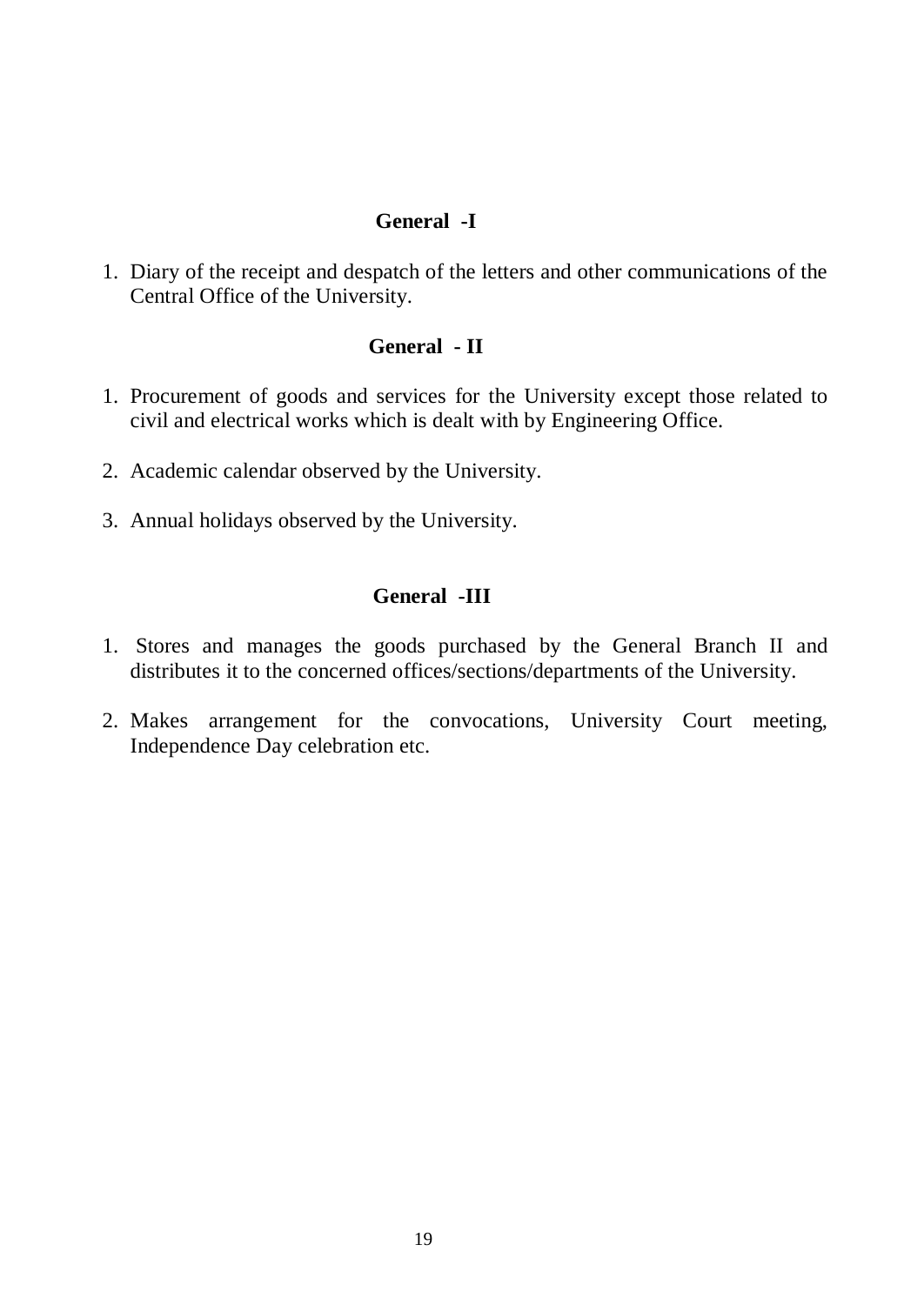### **Council - I**

- 1. Arranging meetings of the Academic Council and Court of the University and maintenance of records of the minutes of these meetings.
- 2. Conduct of Elections of the University Court and the Treasurer of the University.
- 3. Appointment of the Proctor, Deans of the Faculties and Heads of the Departments.
- 4. Constitution of M.Phil Committees and appointment of members of different faculties.
- 5. Arranging meetings of the Standing Committee (Students) of the Academic Council which deals with the issues relating to students/ex-students.

## **Council - II**

- 1. Arranging meetings of the Executive Council of the University and maintaining records of minutes of these meetings.
- 2. Preparation of the Annual Reports of the University.
- 3. Matters relating to amendments of the Act, Statutes and Ordinance of the University*.*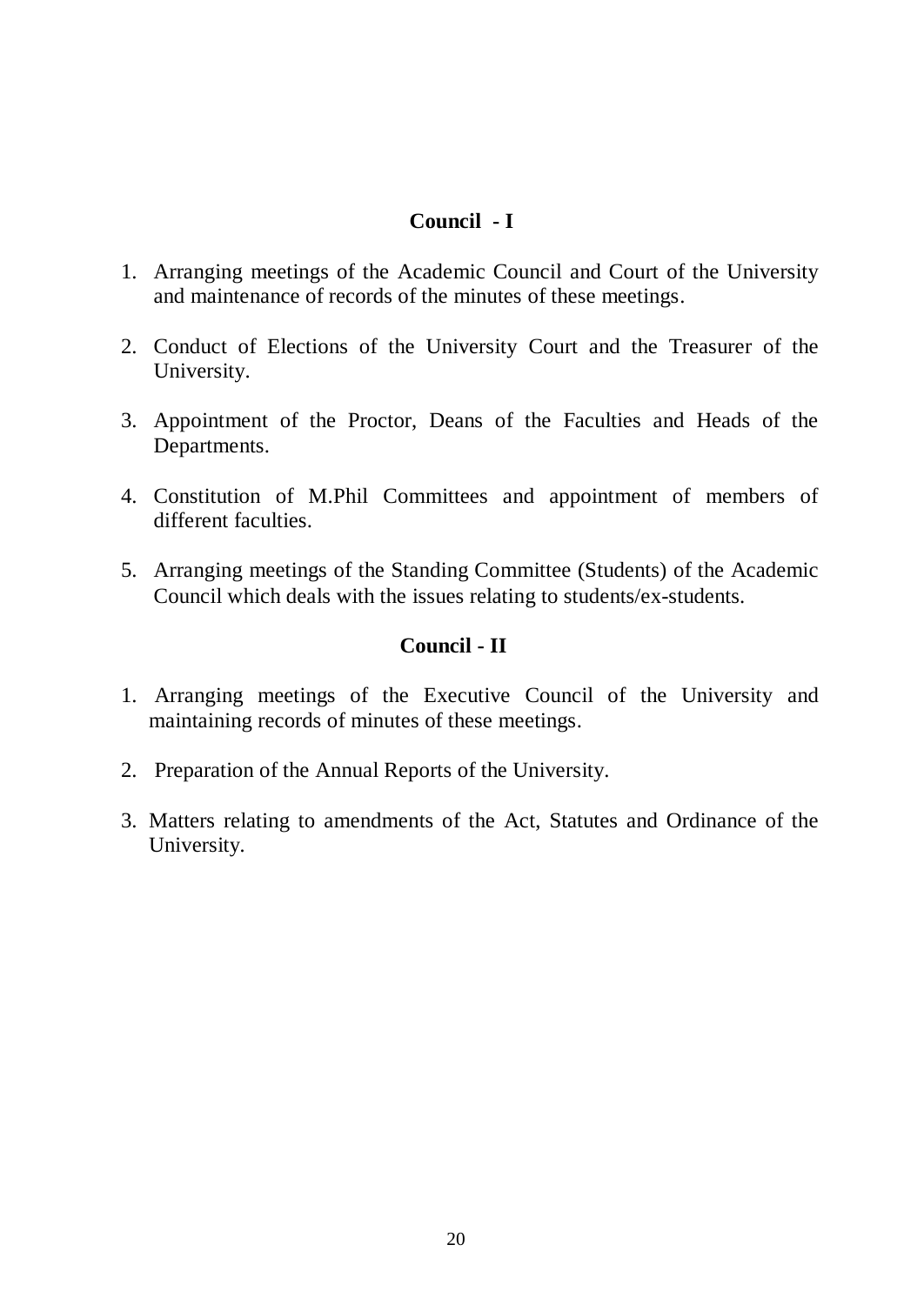### **Academic - I**

- 1. Preparation of admission schedule, procedure & conditions for admission to under-graduate/post-graduate courses, centralized admission under defence personnel quota, Sikkim quota, Kashmere migrants quota, conduct of elections for teacher representatives on the Academic Council & Executive Council.
- 2. Holding meetings of Standing Committee of Academic Council under Ordinance II, constitution of various courses admission committees, equivalence/recognition of degrees/certificates, condonation of delay in admission, inter-college/inter university migration, processing cases for consideration by Standing Committee(s) and other admission related issues.

### **Academic - II**

- 1. Allotment of University enrolment numbers to all the students admitted in various Colleges and departments of the University.
- 2. Maintenance of enrolment records in respect of all Colleges/Departments of North Campus, release of migration, provisional, special certificates, change of name of student etc.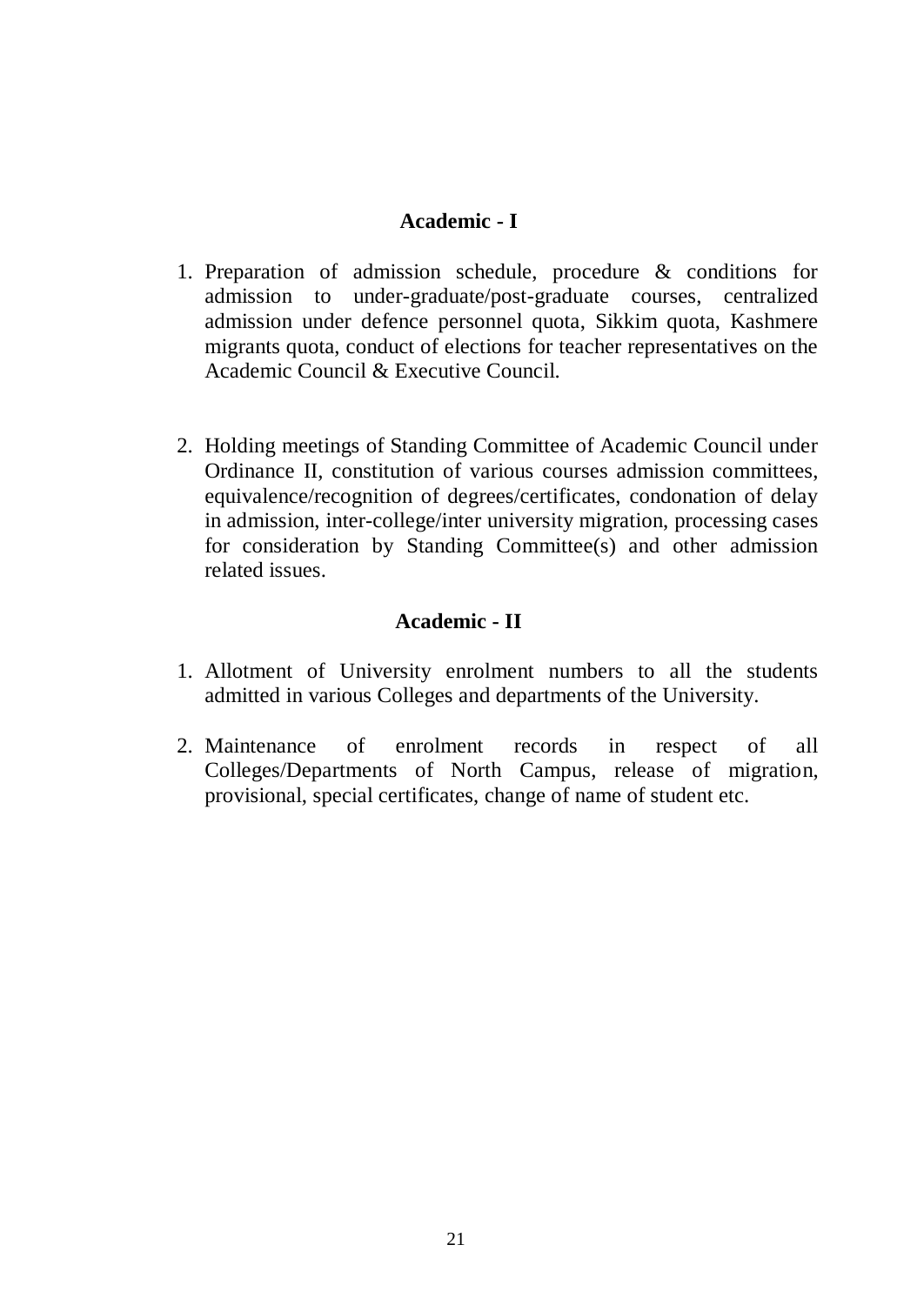# **Work performed by the College Sections**

### **College-I**

- 1. Establishment matters of teachers working in the colleges of the University, which includes pay fixation, career advancement scheme (CAS)/merit promotion scheme (MPS), counting of past service etc.
- 2. Governing Bodies/Managing Committees of colleges/halls/hostels of the University.
- 3. Appointment of the Provost, Warden and Resident Tutor of the University halls/hostels.

### **College-II**

- 1. Affiliation of colleges/institutions.
- 2. Allocation of courses to the colleges.
- 3. Recognition of college appointed teachers.
- 4. Appointment of principals of the colleges of the University.
- 5. Matters relating to panel of experts to be nominated on selection committees for appointment/promotion of college teachers.
- 6. Matters relating to release and settlement of grants from funding agency for colleges of the University.
- 7. Implementation of reservation in appointments made by the colleges.

### **College-III**

Establishment matters of non-teaching staff of colleges of the University which includes matters relating to appointment, promotion, pay fixation etc.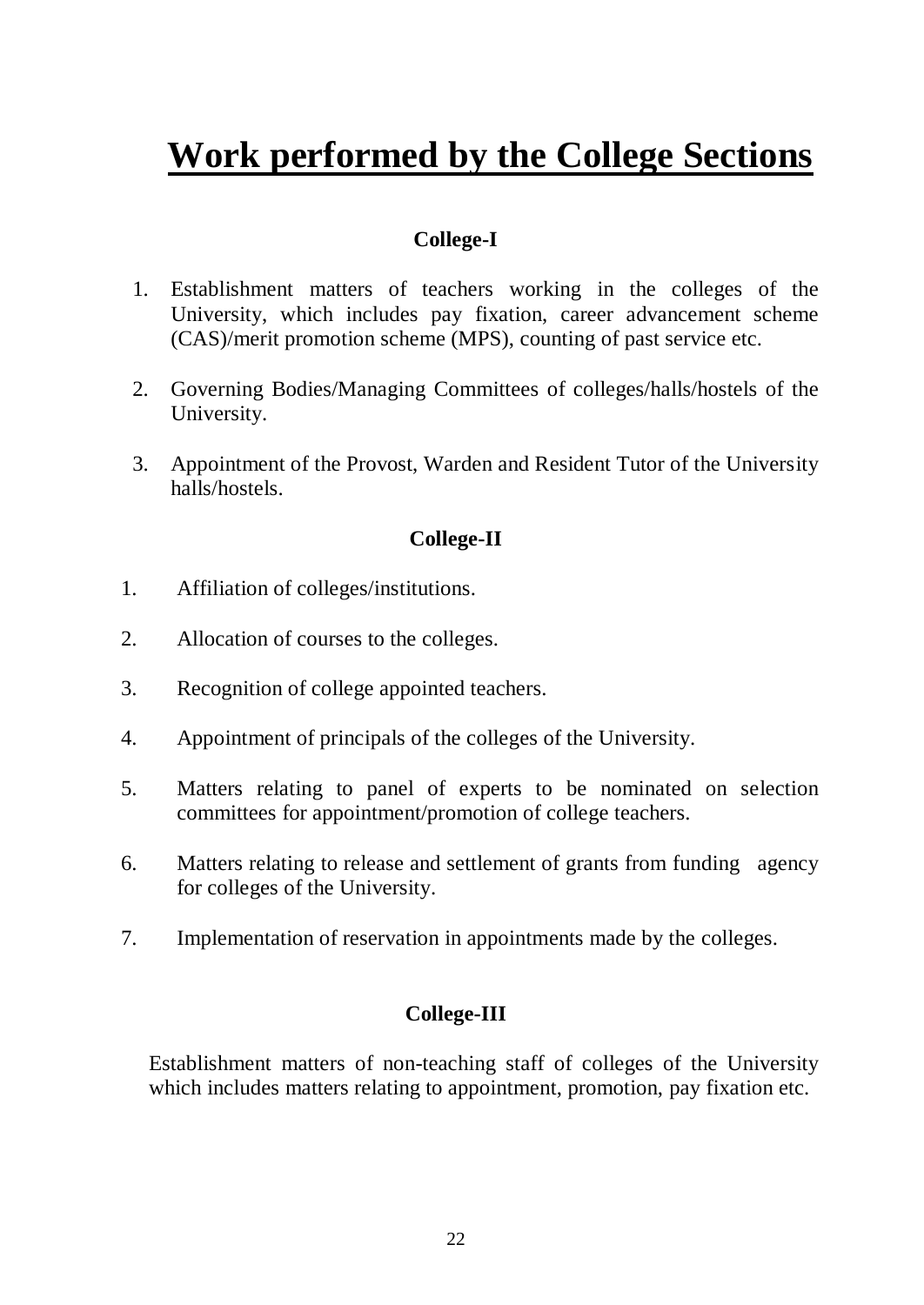# **Work performed by the Examination Sections**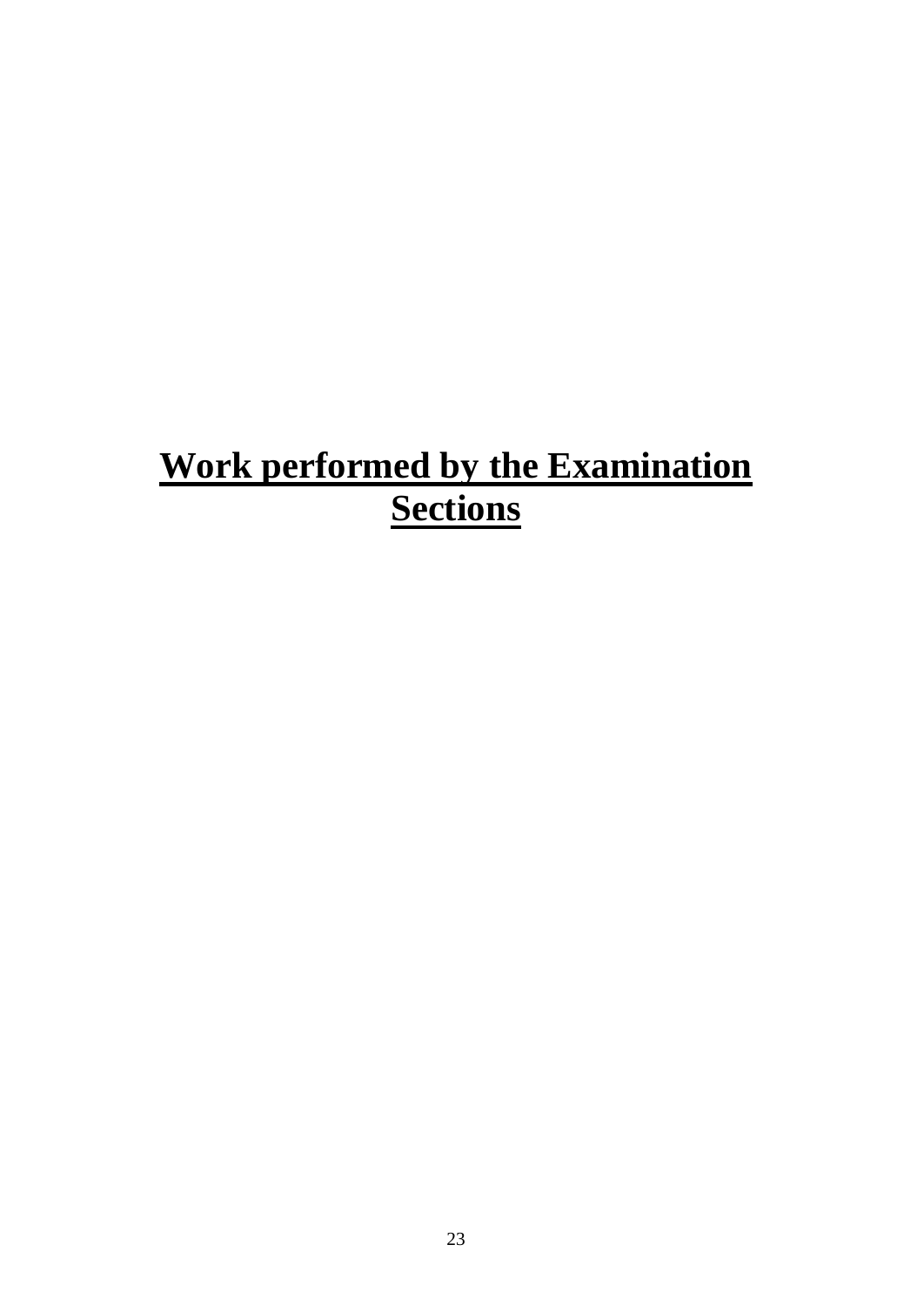Examination Branch deals with various examination related work which is confidential in nature. Disclosure of specific information even in generic terms would lead to disclosure of information which is sensitive in nature and has the potential to adversely affect the impartiality and confidentiality which is required for free and fair conduct of the examination by the University.

### **Examination-I**

Examination work of Arts and Social Science subjects and other attendant work*.* 

### **Examination-II**

Examination work of Science subjects and other attendant work*.* 

### **Examination-III(i)**

Processing and publication of results of the examinations conducted by the University.

### **Examination-III (ii)**

Preparation and dispatch of mark sheets, supply of transcripts and other related work.

### **Examination-IV**

1. Annual and Special Convocations of the University.

- 2. Preparation of Degrees awarded by the University.
- 3. Award of doctoral degree*.*

### **Examination-V**

1. Confidential examination related work relating to the conduct of examinations by the University.

2. Cases where unfair means has been adopted during the examinations by the examinees for the examination conducted by the University.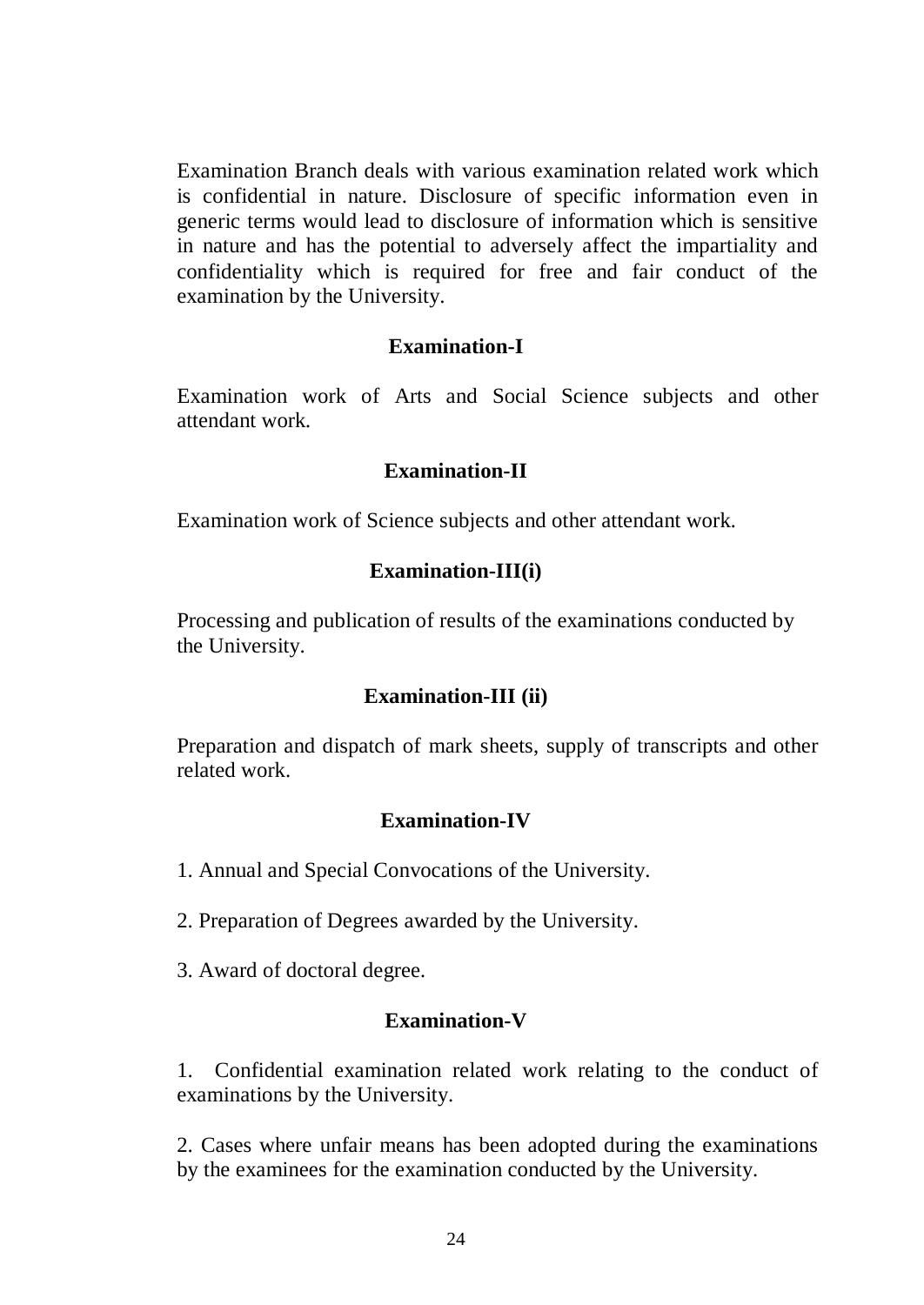## **Examination-VI**

- 1. Roll numbers of the candidates pursuing B.A. (Pass) and B.Com (Pass) degrees of the University.
- 2. Allotment of centre of examination, issue of date sheets and related work.
- 3. Processing of requests from handicapped/visually challenged students and providing writers, extra time, after recommendation from WUS health centre and also process queries regarding attendance of the candidates.

## **Examination-VII (i) & (ii)**

- 1 Roll numbers of the candidates pursuing bachelors degree (Hons), post-graduate degree and professional courses of the University.
- 2. Allotment of centre of examination and related work.

### **Revaluation Section**

Rechecking/revaluation of answer scripts of students who applied for it within the stipulated period.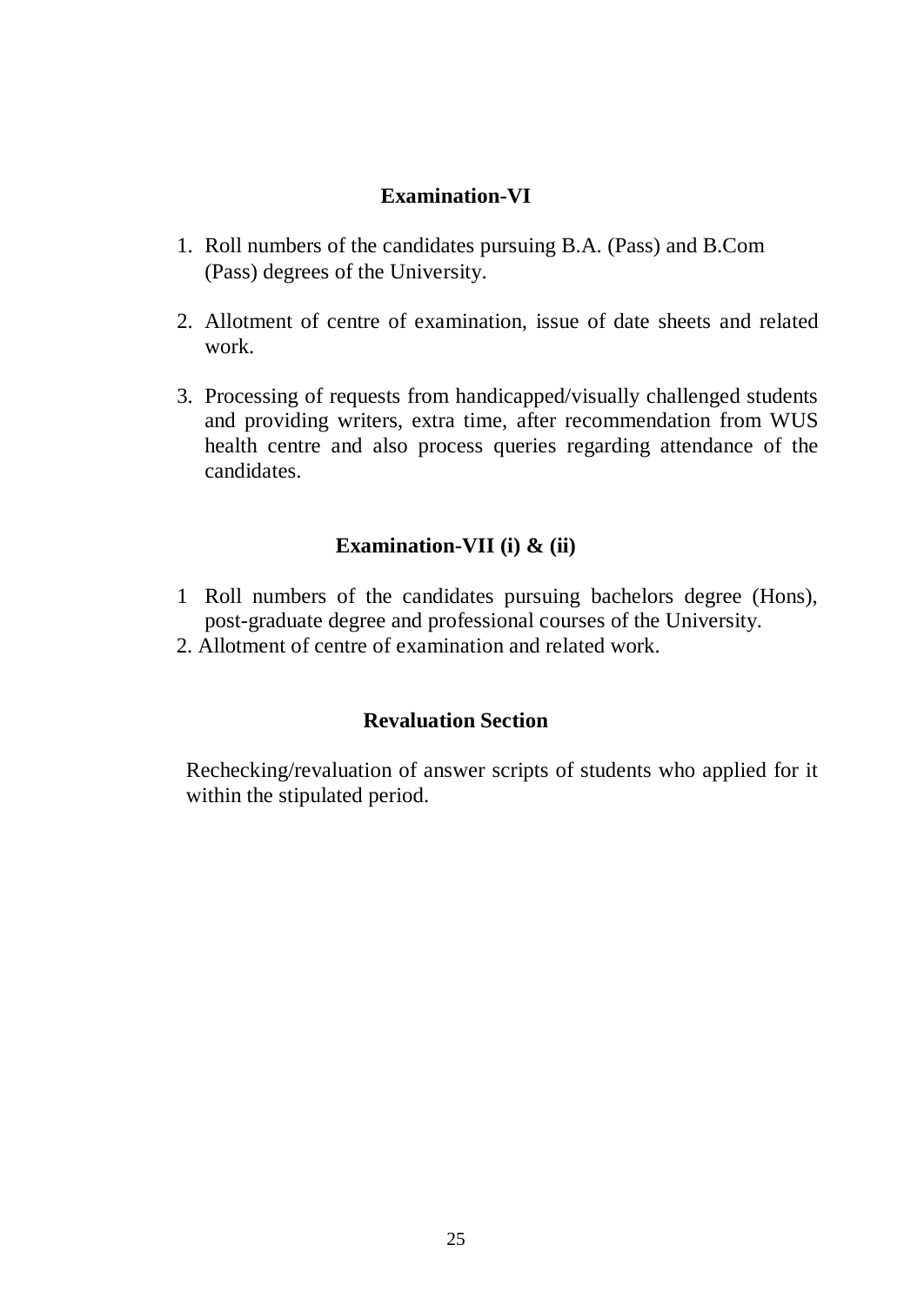# **Legal Section**

- 1 Court cases of the University before the Supreme Court of India, High Courts, District Courts, Industrial Tribunal and various Commissions.
- 2 Arbitrations, conciliation, mediation proceedings through empanelled counsels.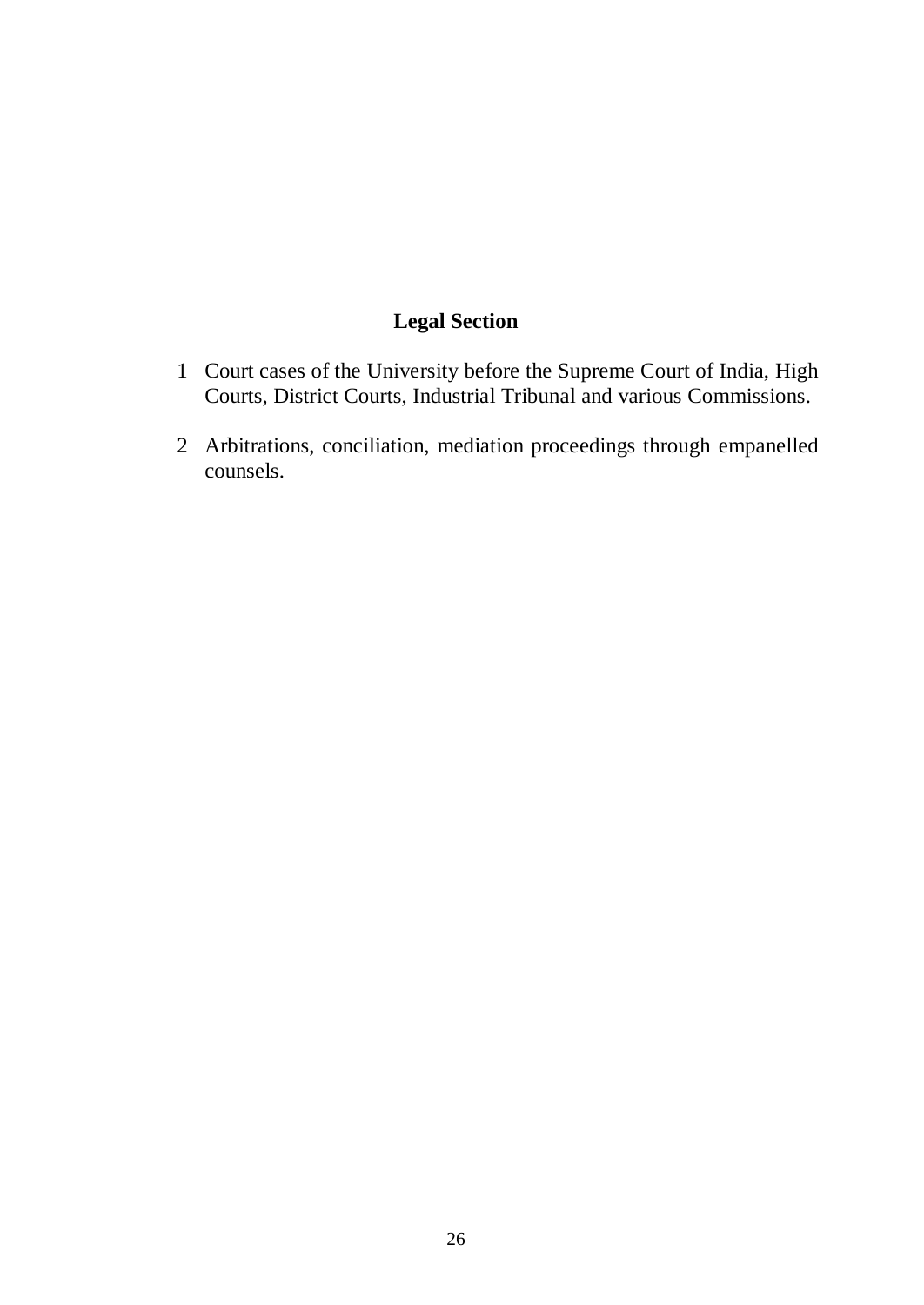### **Rajbhasha Section**

Implementation of the official language i.e. Hindi in the day to day functioning of the University in line with the policy of the Government of India from time to time in this regard.

### **Desk (Parliament question)**

- 1. Parliament Questions/notices pertaining to the University.
- 2. Reference/representation received from the Ministry of Human Resources Development.

### **Telephone Section**

- 1. Matters relating to EPABX network and other telephones of the University.
- **2.** Processing of telephone bills for payment/re-imbursement.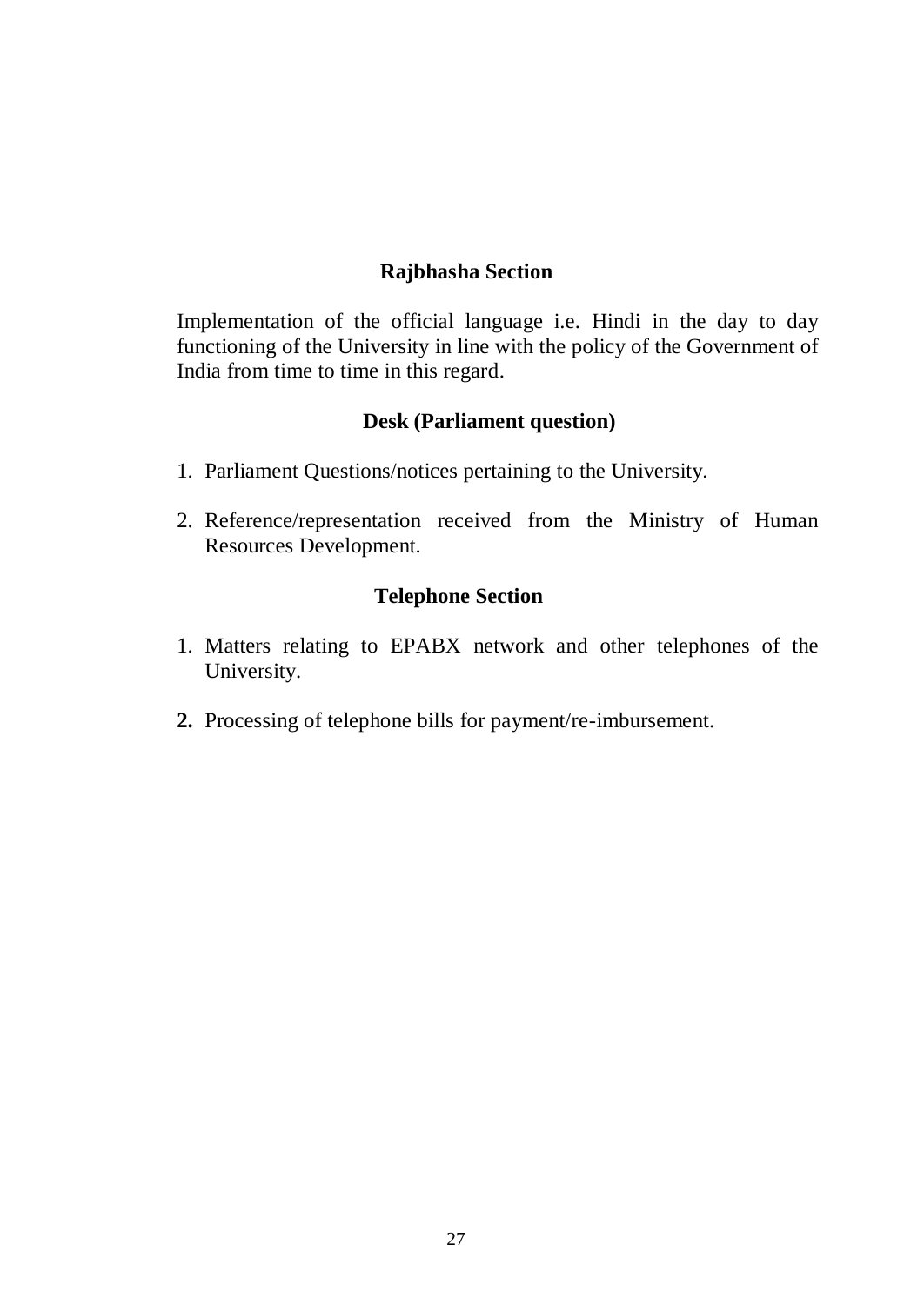# **Scholarship Cell**

- 1. Award of scholarships to the under graduate and post graduate students of the University.
- 2. Endowment scholarships, CSIR/UGC fellowships, non net fellowships and many other scholarships.
- 3. Matters relating to appointment of University teaching Assistants & their extension.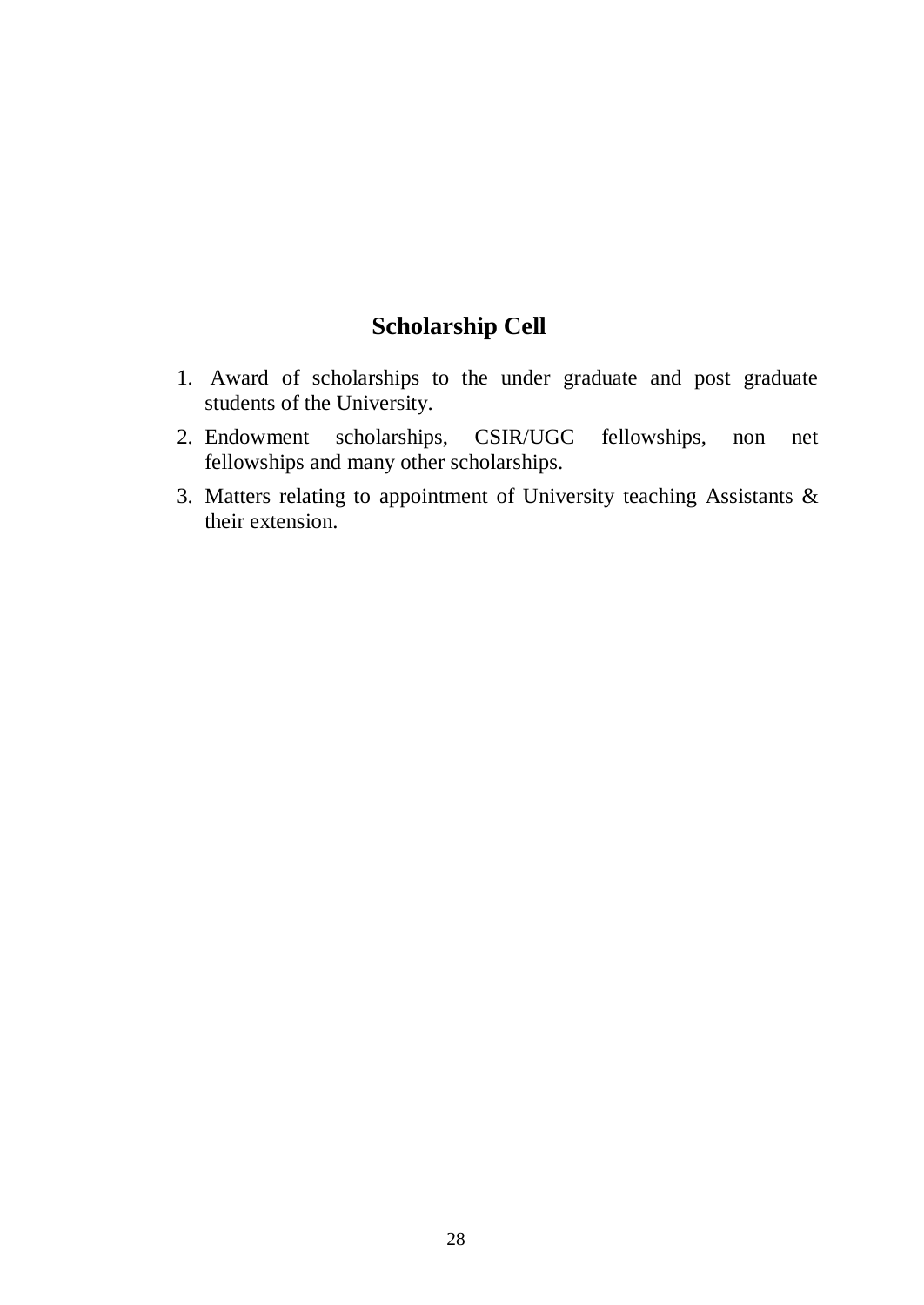## **Work Performed by the various sections of the Faculties and Departments of the University**

The University has 16 faculties and 84 departments. The administration of the faculties and the departments consists of Administrative Officer (wherever posted as per administrative convenience), Section Officer(s), Dealing Assistants and Group D staff. There are three types of sections: Academic, Administration and Accounts, depending upon the requirement of the faculty/ department.

The Academic section deals with admissions, student related matters and conduct of examinations, liaison with the concerned examination sections of the University etc.

Administration section deals with the all the administrative matters of all the staff working in the respective faculty/department, liaison with the central office etc.

Accounts section deals with the all the financial matters pertaining to the department which are not dealt directly by the finance sections of the Central office.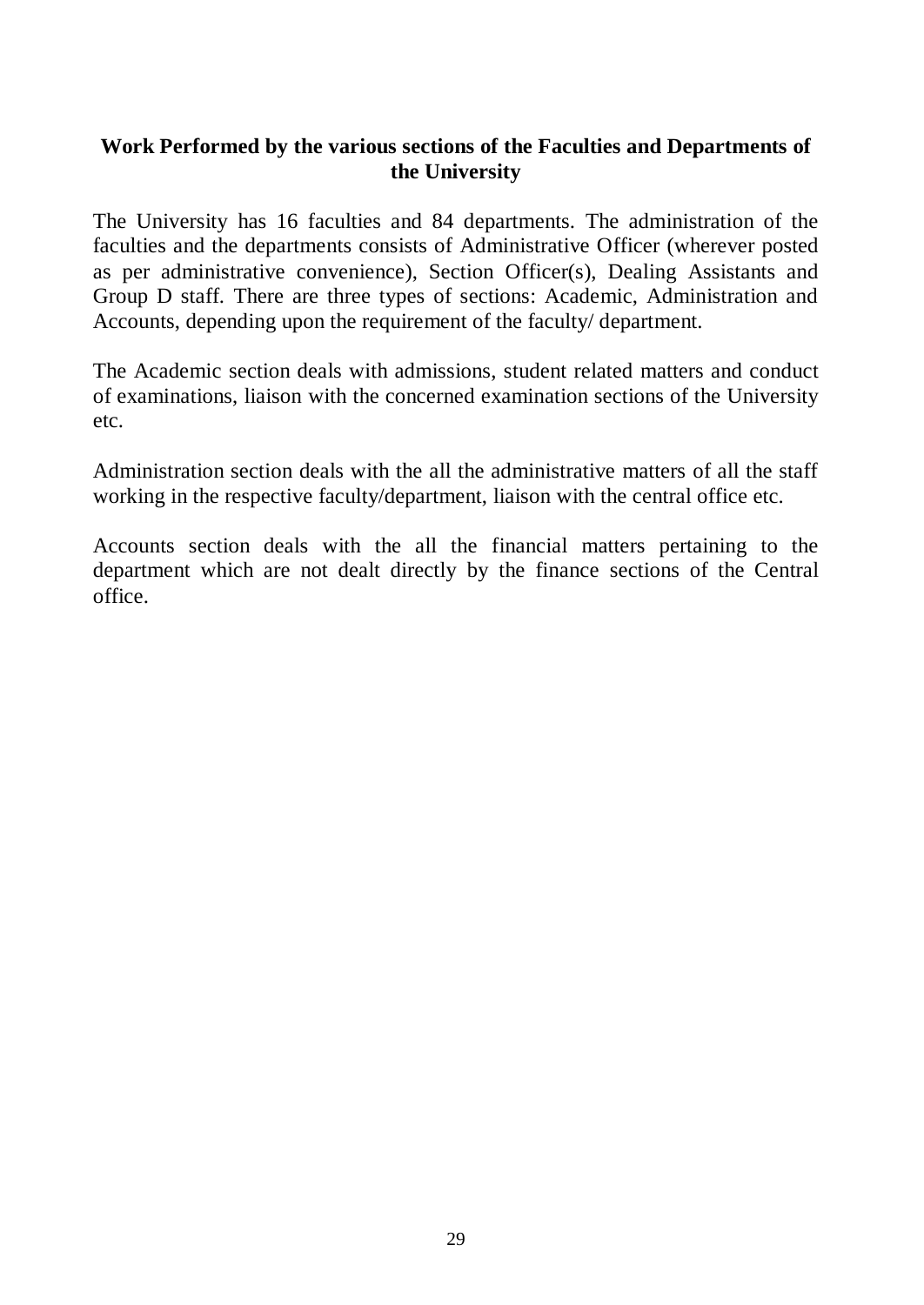# **Information Section**

- 1. Dissemination of information pertaining to the University under the Right to Information Act, 2005.
- 2. Collection, collation and facilitation of the supply of information under the Act and related work.
- 3. First Appeal with the First Appellate Authority under the Act.
- 4. Second Appeal, complaints and related work with the Hon'ble Central Information Commission under the Act.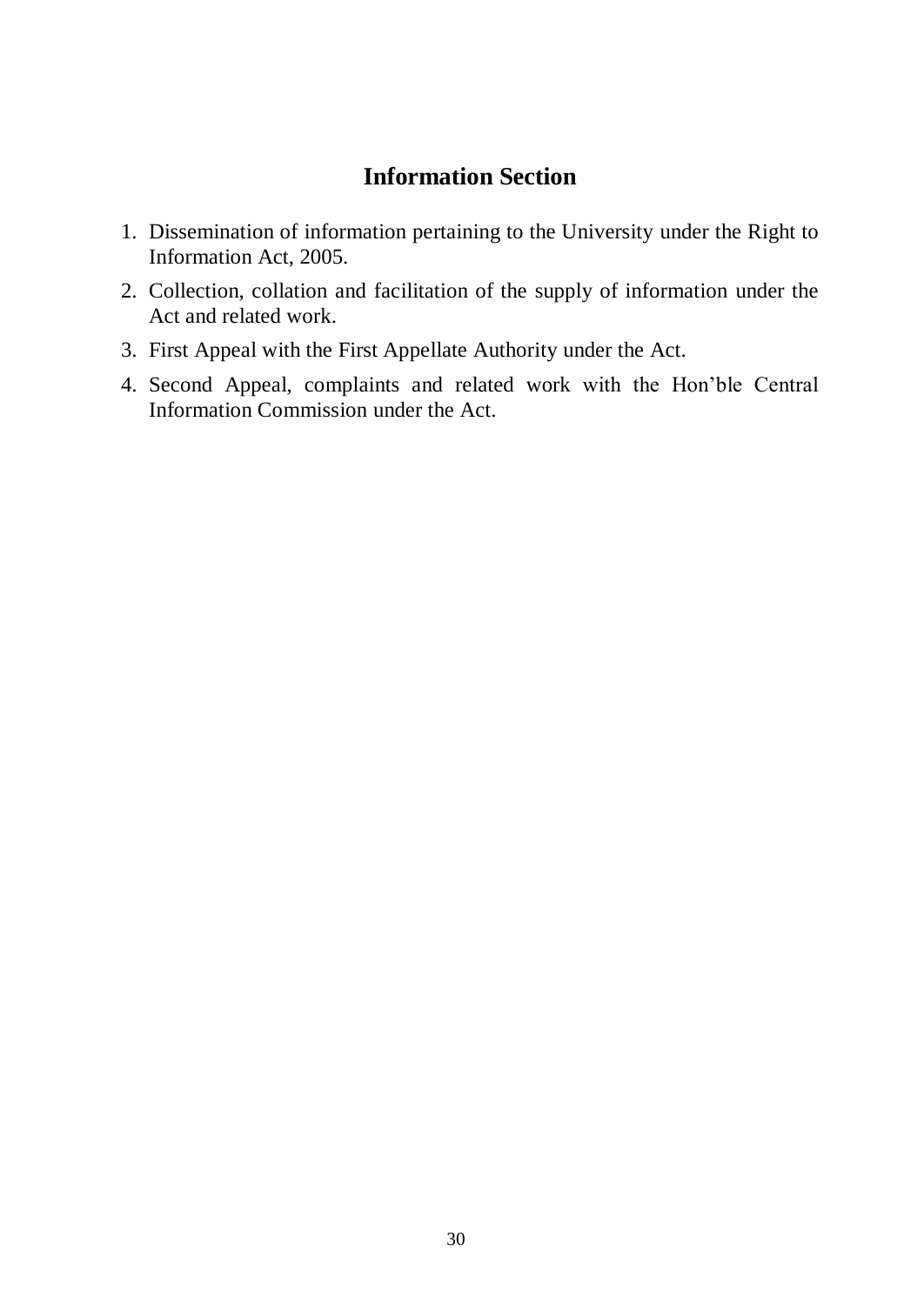# **Work performed by various Sections of University of Delhi South Campus**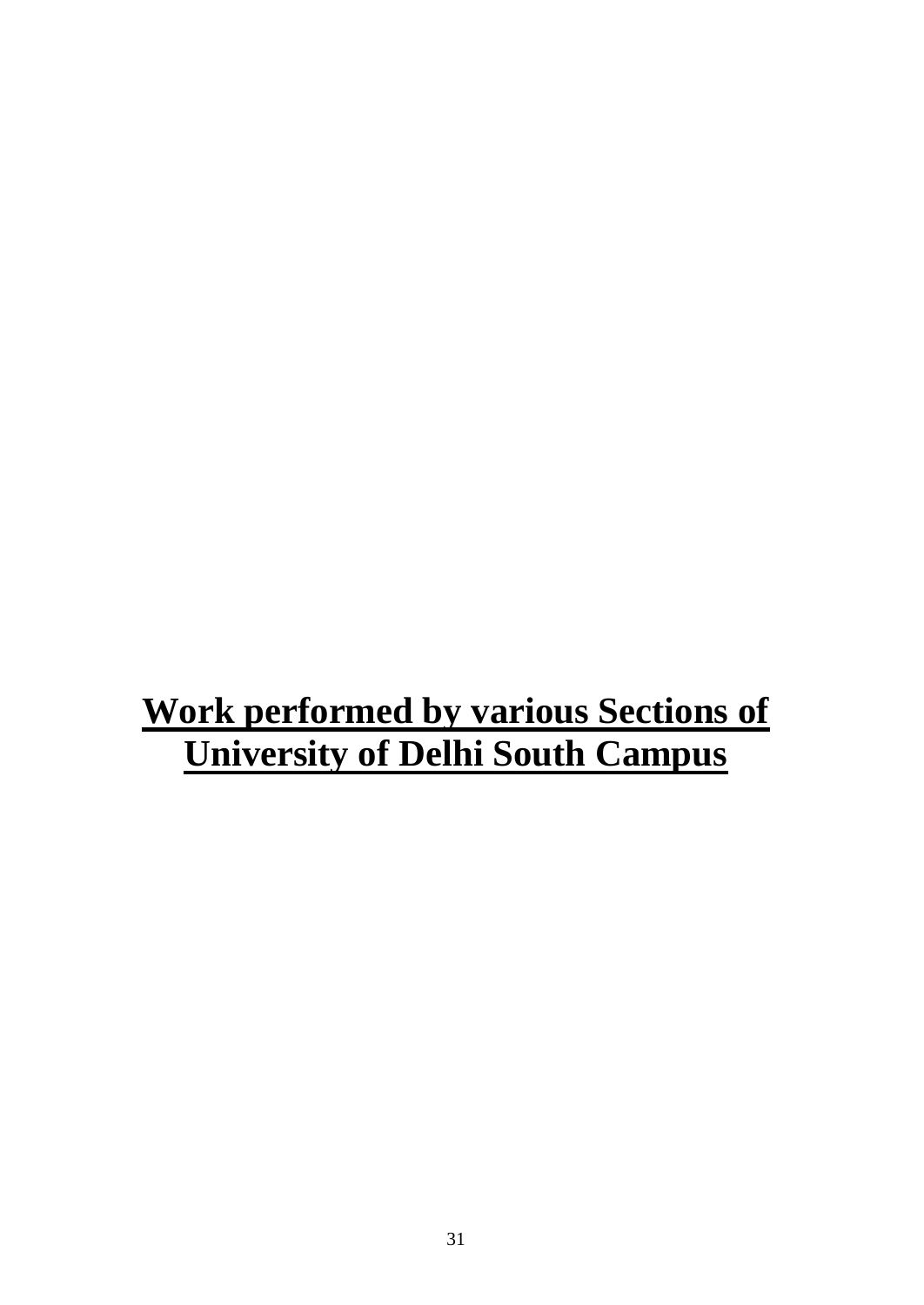# **Establishment**

Establishment matters of the staff working in the south campus of the university in close coordination with the respective establishment sections of the north campus for uniformity in the process of decision making and implementation.

## **Academic**

Maintenance of records pertaining to enrolment numbers of the students of south campus & its colleges, issuance and verification of certificates like provisional degree, migration certificate, medium of instructions certificate etc.

# **College**

Establishment matters of south campus colleges of the University.

## **Despatch**

Receipt and dispatch of dak pertaining to the administrative units of south campus.

# **General (Stores)**

Maintenance of general store items as well as examination stores.

# **General**

- 1. Purchases, maintenance of vehicles annual maintenance contract (AMC) and contracts pertaining to service providers like security agencies, cafeteria contractor etc. Bills pertaining to co-operative teaching & scholarships.
- 2. Post graduate admissions of south campus departments except Masters in Business Economics, Finance Control, Informatics, Business Administration, Management Services and Diploma add certificate courses in Hindi Journalism.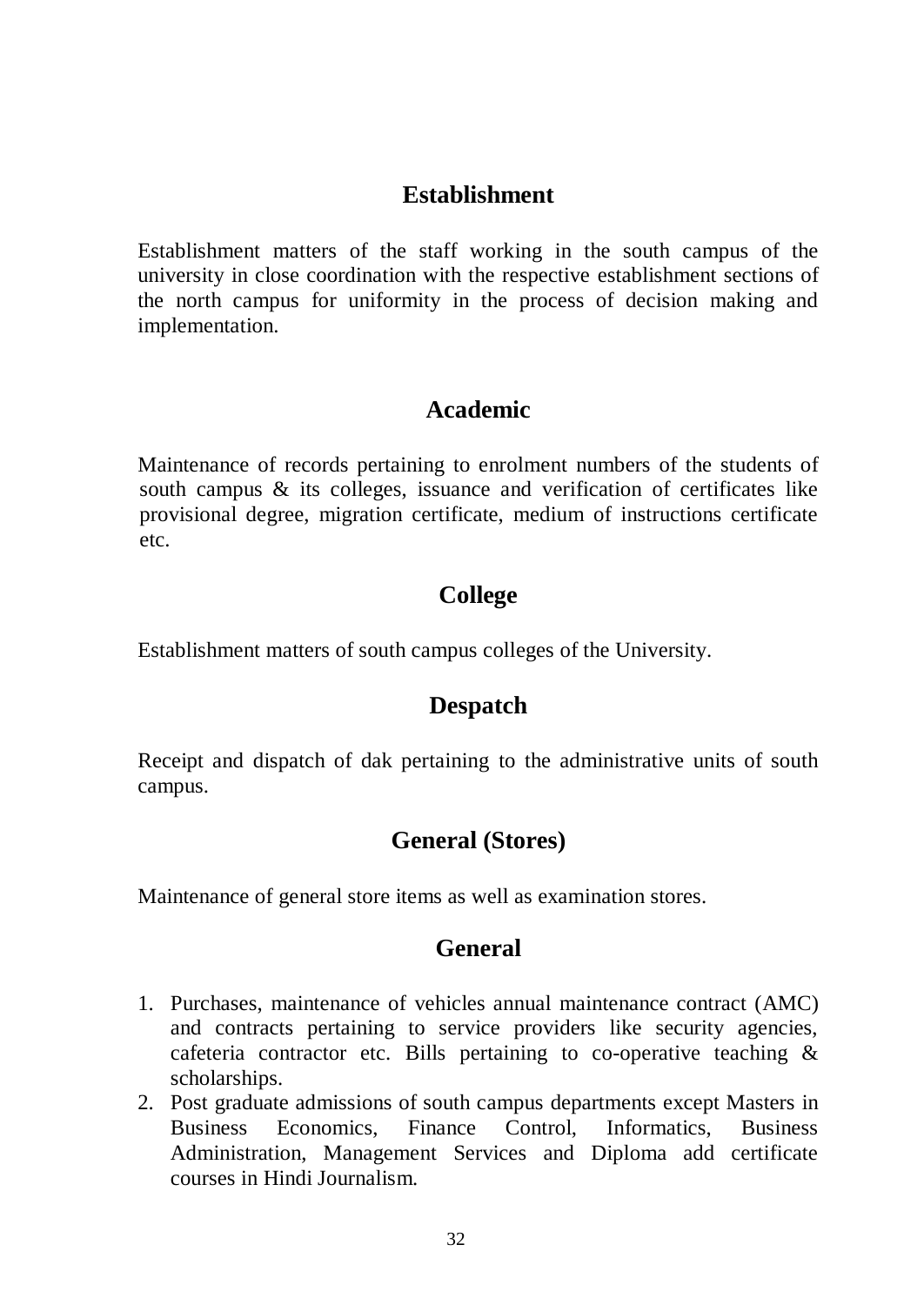# **Finance sections**

## **Accounts I**

Passing of bills for payment and preparation of annual account.

# **Accounts II**

Preparation of salary bills of employees, both teaching and non-teaching employees and preparation of cheques and other appropriate financial instruments for payment.

## **Audit**

Audit of the bills and accounts.

# **Project (Finance)**

Activities related to projects including passing bills of projects for payment and the annual account*.*